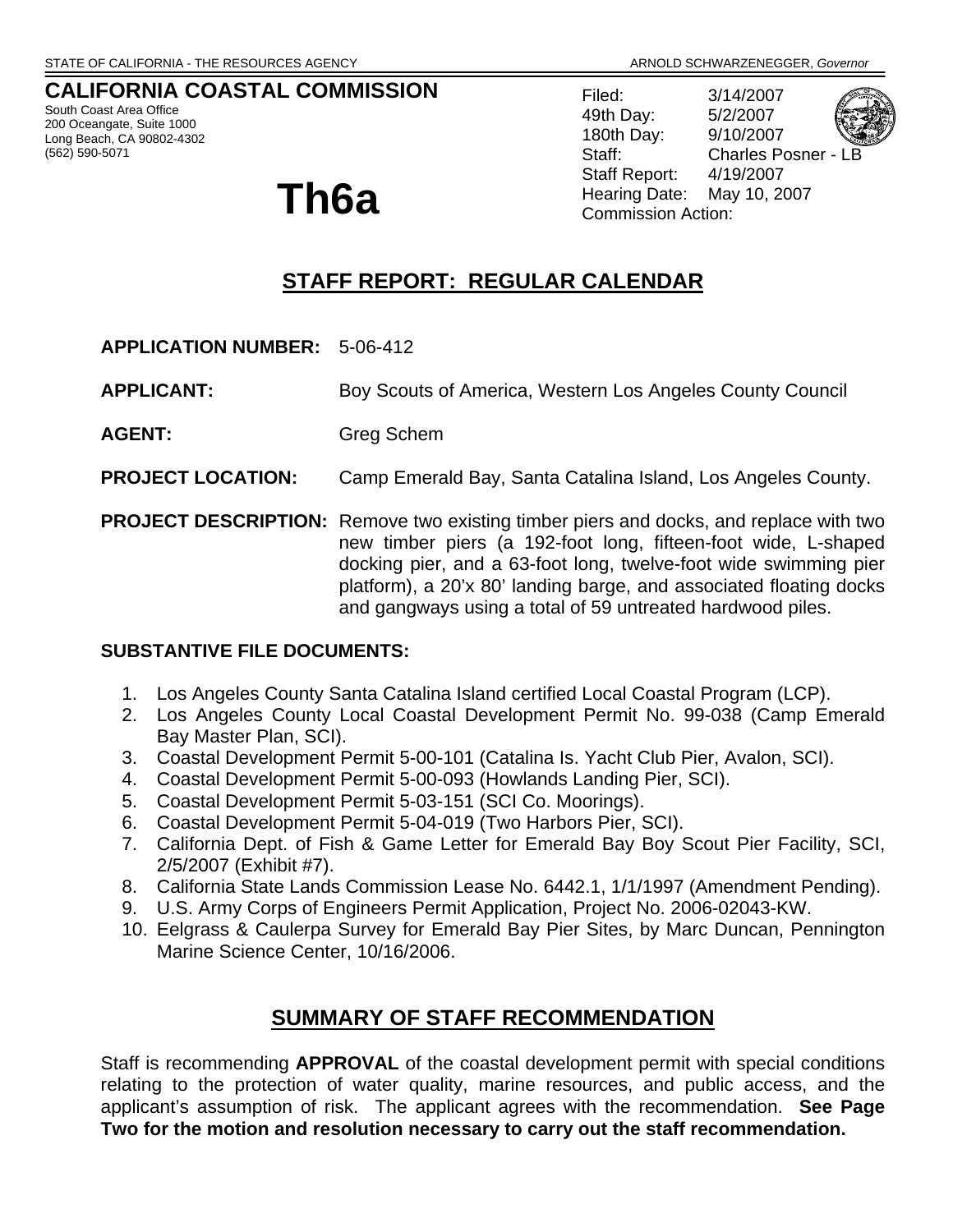## **STAFF RECOMMENDATION:**

The staff recommends that the Commission adopt the following resolution to **APPROVE** the coastal development permit application with special conditions:

**MOTION:** *"I move that the Commission approve with special conditions Coastal Development Permit 5-06-412 per the staff recommendation."* 

Staff recommends a **YES** vote. Passage of the motion will result in **APPROVAL** of the coastal development permit application with special conditions, and adoption of the following resolution and findings, as set forth in this staff report or as modified by staff prior to the Commission's vote. An affirmative vote by a majority of the Commissioners present is needed to pass the motion.

## **I. Resolution: Approval with Conditions**

The Commission hereby **APPROVES** a coastal development permit for the proposed development and adopts the findings set forth below on grounds that the development as conditioned will be in conformity with the policies of Chapter 3 of the Coastal Act and will not prejudice the ability of the local government having jurisdiction over the area to prepare a Local Coastal Program conforming to the provisions of Chapter 3 of the Coastal Act. Approval of the permit complies with the California Environmental Quality Act because either 1) feasible mitigation measures and/or alternatives have been incorporated to substantially lessen any significant adverse effects of the development on the environment, or 2) there are no further feasible mitigation measures or alternatives that would substantially lessen any significant adverse impacts of the development on the environment.

## **II. Standard Conditions**

- 1. Notice of Receipt and Acknowledgment. The permit is not valid and development shall not commence until a copy of the permit, signed by the permittee or authorized agent, acknowledging receipt of the permit and acceptance of the terms and conditions, is returned to the Commission office.
- 2. Expiration. If development has not commenced, the permit will expire two years from the date this permit is reported to the Commission. Development shall be pursued in a diligent manner and completed in a reasonable period of time. Application for extension of the permit must be made prior to the expiration date.
- 3. Interpretation. Any questions of intent or interpretation of any condition will be resolved by the Executive Director or the Commission.
- 4. Assignment. The permit may be assigned to any qualified person, provided assignee files with the Commission an affidavit accepting all terms and conditions of the permit.
- 5. Terms and Conditions Run with the Land. These terms and conditions shall be perpetual, and it is the intention of the Commission and the permittee to bind all future owners and possessors of the subject property to the terms and conditions.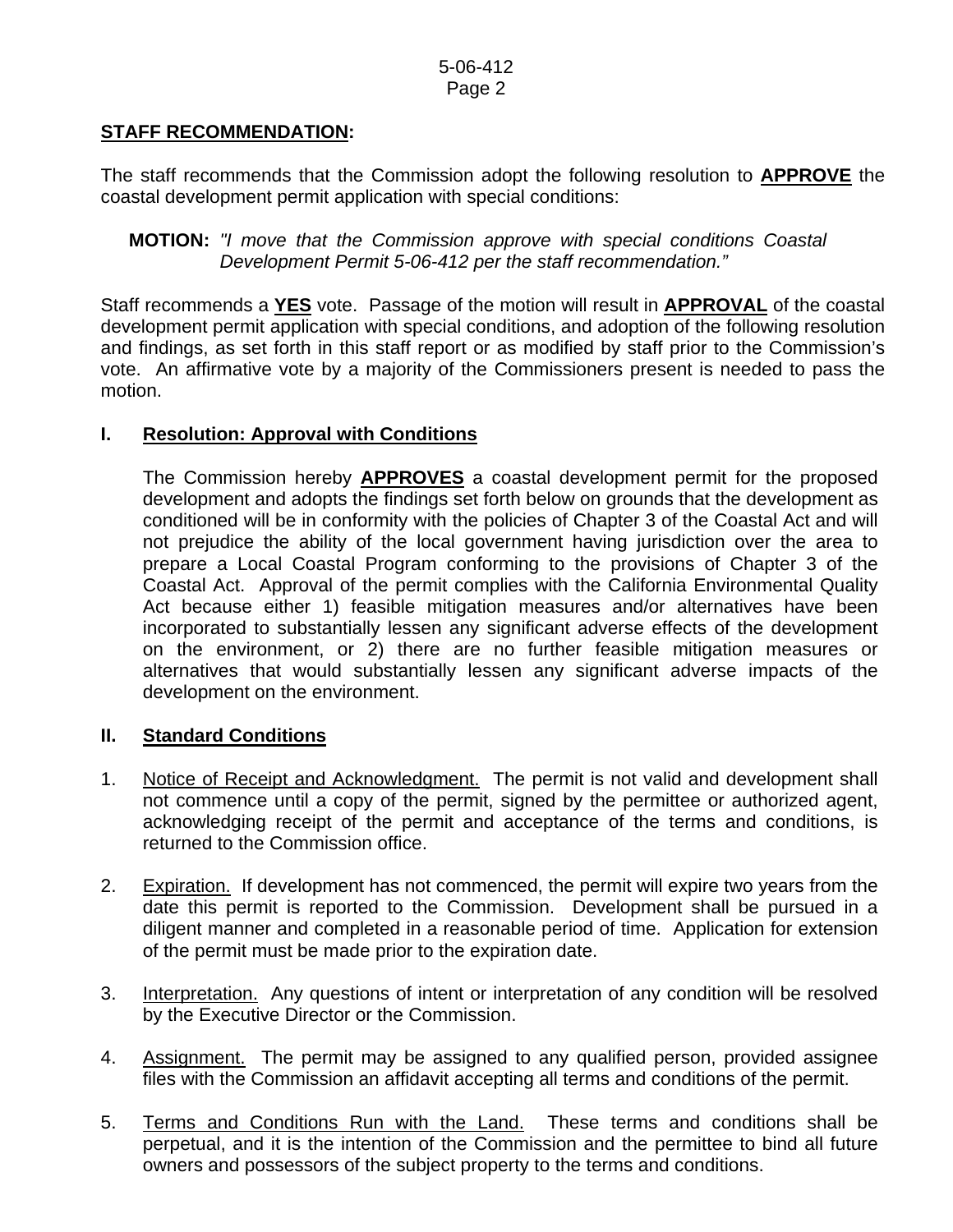#### **III. Special Conditions**

### 1. Permit Compliance

 The permitted use of the approved development is for public recreation and boatingrelated uses only. All development must occur in strict compliance with the proposal as set forth in the application for permit, subject to any special conditions. Any deviation from the approved plans must be submitted for review by the Executive Director to determine whether an amendment to this coastal development permit is required.

#### 2. Construction Responsibilities and Debris Removal

By acceptance of this permit, the applicant agrees that the permitted development shall be conducted in a manner that protects water quality pursuant to the implementation of the following BMPs.

- A. No construction materials, equipment, debris, or waste will be placed or stored where it may be subject to wave, wind, or rain erosion and dispersion. Erosion control/sedimentation Best Management Practices (BMPs) shall be used to control sedimentation impacts to coastal waters during project staging, demolition and construction. BMPs shall include a pre-construction meeting to review procedural and BMP guidelines.
- B. Staging and storage of construction materials and machinery, and storage of debris, shall not occur within fifty feet of the high tide line.
- C. Demolition and construction activities are only permitted during daylight hours.
- D. Netting, tarps and/or other forms of barriers shall be installed between the water and the piers to prevent material from entering the Pacific Ocean.
- E. Any and all debris resulting from construction activities shall be removed from the beach and pier area on a daily basis and disposed of at an appropriate location.
- F. Machinery and construction materials not essential for the approved project are prohibited at all times in the subtidal and intertidal zones.
- G. Disturbance to the ocean bottom and intertidal areas shall be minimized. No jetting.
- H. The use of creosote treated wood is prohibited.
- I. Silt curtains will be utilized to control turbidity during placement of all piles.
- J. Floating booms will be used to contain debris discharged into coastal waters and any debris discharged will be removed as soon as possible but no later than the end of each day.
- K. Divers will recover non-buoyant debris discharged into coastal waters as soon as possible after loss.
- L. Sand from the beach, cobbles, or shoreline rocks shall not be used for construction material.
- M. The applicant shall dispose of all demolition and construction debris resulting from the proposed project at an appropriate location outside the coastal zone. If the disposal site is located within the coastal zone, a coastal development permit or an amendment to this permit shall be required before disposal can take place.
- N. At the end of the construction period, the permittee shall inspect the project area and ensure that no debris, trash or construction material has been left on the beach or in the water, and that the project has not created any hazard to navigation.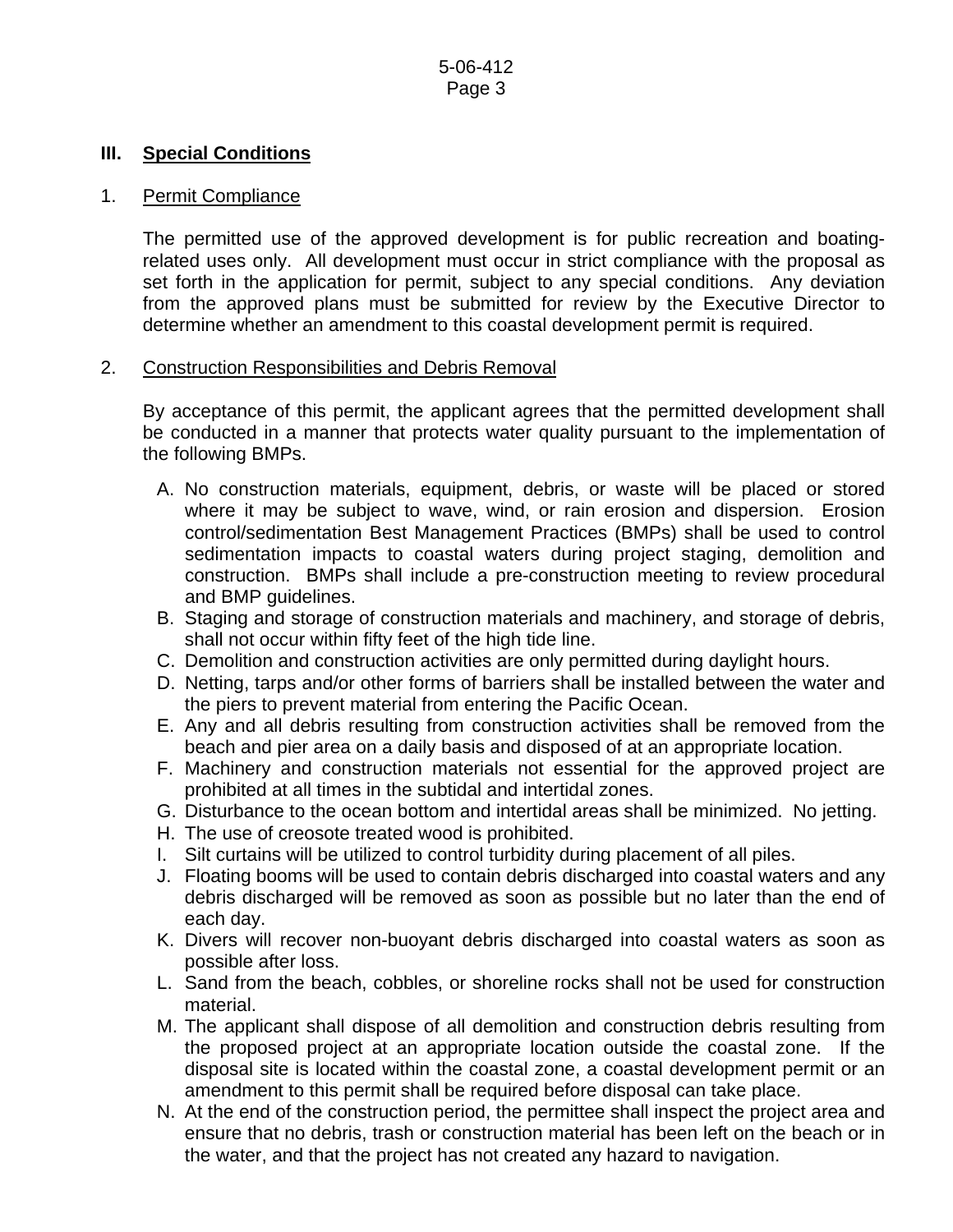### 3. Best Management Practices (BMP) Program

By acceptance of this permit, the applicant agrees that the long-term water-borne berthing of boat(s) in the approved docks will be managed in a manner that protects water quality pursuant to the implementation of the following BMPs.

- A. Boat Cleaning and Maintenance Measures:
	- 1. In-water top-side and bottom-side boat cleaning shall minimize the discharge of soaps, paints and debris.
	- 2. In-the-water hull scraping or any process that occurs under water that results in the removal of paint from boat hulls is prohibited. Only detergents and cleaning components that are designated by the manufacturer as phosphate-free and biodegradable shall be used, and only minimal amounts shall be used.
	- 3. The applicant shall minimize the use of detergents and boat cleaning and maintenance products containing ammonia, sodium hypochlorite, chlorinated solvents, petroleum distillates or lye.
- B. Solid and Liquid Waste Management Measures:

All trash, recyclables, and hazardous wastes or potential water contaminants, including old gasoline or gasoline with water, absorbent materials, oily rags, lead acid batteries, anti-freeze, waste diesel, kerosene and mineral spirits shall be disposed of in a proper manner and shall not at any time be disposed of in the water or gutter.

C. Petroleum Control Management Measures:

Oil absorbent materials should be examined at least once a year and replaced as necessary. The applicant shall recycle the materials, if possible, or dispose of them in accordance with hazardous waste disposal regulations. The boaters shall regularly inspect and maintain engines, seals, gaskets, lines and hoses in order to prevent oil and fuel spills. Boaters shall to use preventive engine maintenance, oil absorbents, bilge pump-out services, or steam cleaning services as much as possible to clean oily bilge areas. Bilges shall be cleaned and maintained. The use of detergents or soaps that can be discharged by bilge pumps is prohibited.

D. Nighttime lighting on the piers and in the docking and water areas shall be limited to only the illumination necessary for navigational safety. Nighttime noise shall not exceed normal conversation levels.

#### 4. Caulerpa Taxifolia Pre-Construction Survey

A. No earlier than ninety days nor later than thirty days prior to commencement or recommencement of any development authorized under this coastal development permit (the "project"), the applicant shall undertake a survey of the project area and a buffer area at least ten meters beyond the project area to determine the presence of the invasive alga *Caulerpa taxifolia*. The survey shall include a visual examination of the substrate.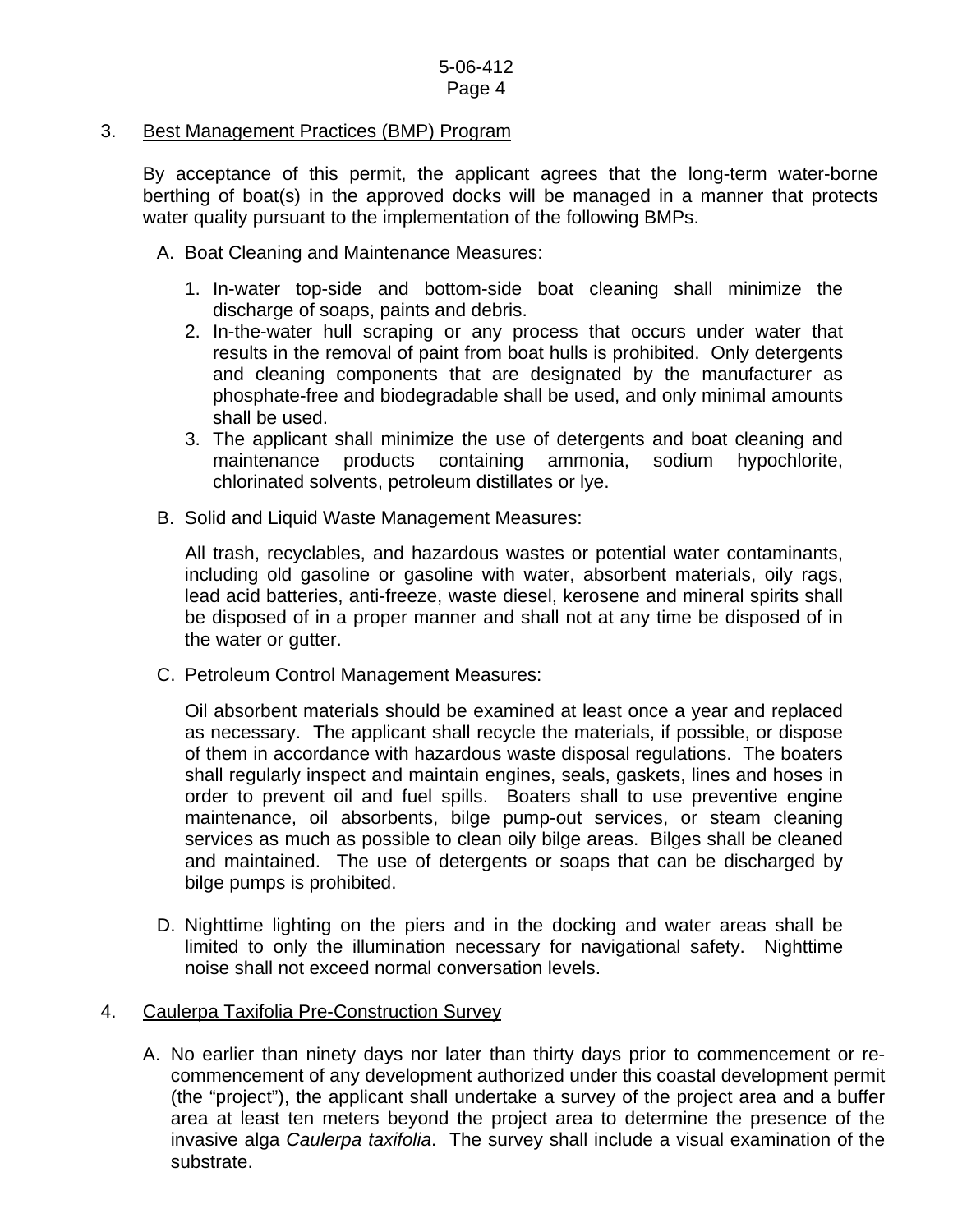- B. The survey protocol shall be prepared in consultation with the Regional Water Quality Control Board, the California Department of Fish and Game, and the National Marine Fisheries Service.
- C. Within five business days of completion of the survey, the applicant shall submit the survey for the review and approval of the Executive Director; and, to the Surveillance Subcommittee of the Southern California Caulerpa Action Team (SCCAT). The SCCAT Surveillance Subcommittee may be contacted through William Paznokas, California Department of Fish & Game (858/467-4218) or Robert Hoffman, National Marine Fisheries Service (562/980-4043).
- D. If *Caulerpa taxifolia* is found within the project or buffer areas, the applicant shall not proceed with the project until 1) the applicant provides evidence to the Executive Director that all *C. taxifolia* discovered within the project and/or buffer area has been eliminated in a manner that complies with all applicable governmental approval requirements, including but not limited to those of the California Coastal Act, or 2) the applicant has revised the project to avoid any contact with *C. taxifolia*. No revisions to the project shall occur without a Coastal Commission approved amendment to this coastal development permit unless the Executive Director determines that no amendment is legally required.

#### 5. Eelgrass Survey

- A. Pre Construction Eelgrass Survey. Prior to commencement of any development authorized under this coastal development permit, a valid pre-construction eelgrass (*Zostera marina*) survey shall be completed during the period of active growth of eelgrass (typically March through October). The pre-construction survey shall be completed prior to the beginning of construction and shall be valid until the next period of active growth. The survey shall be prepared in full compliance with the "Southern California Eelgrass Mitigation Policy" Revision 8 (except as modified by this special condition) adopted by the National Marine Fisheries Service and shall be prepared in consultation with the California Department of Fish and Game. The applicant shall submit the eelgrass survey for the review and approval of the Executive Director within five (5) business days of completion of each eelgrass survey and in any event no later than fifteen (15) business days prior to commencement of any development. If the eelgrass survey identifies any eelgrass within the project area which would be impacted by the proposed project, the development shall require an amendment to this permit from the Coastal Commission or a new coastal development permit.
- B. Post Construction Eelgrass Survey. If any eelgrass is identified in the project area by the survey required in Section A of this condition above, within one month after the conclusion of construction, the applicant shall survey the project site to determine if any eelgrass was adversely impacted. The survey shall be prepared in full compliance with the "Southern California Eelgrass Mitigation Policy" Revision 8 (except as modified by this special condition) adopted by the National Marine Fisheries Service and shall be prepared in consultation with the California Department of Fish and Game. The applicant shall submit the post-construction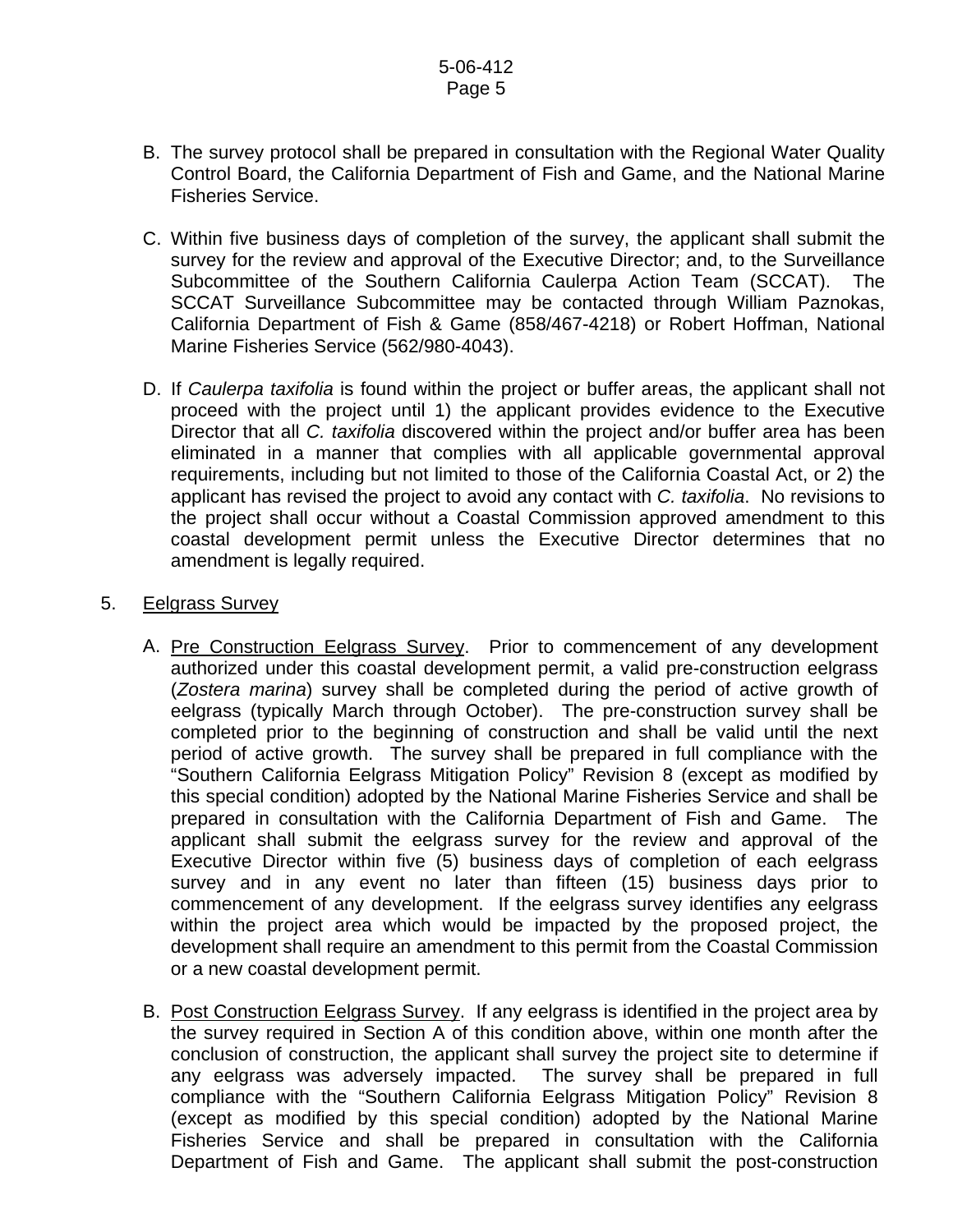eelgrass survey for the review and approval of the Executive Director within thirty (30) days after completion of the survey. If any eelgrass has been impacted, the applicant shall replace the impacted eelgrass at a minimum 1.2:1 ratio on-site, or at another location, in accordance with the Southern California Eelgrass Mitigation Policy. All impacts to eelgrass habitat shall be mitigated at a minimum ratio of 1.2:1 (mitigation:impact). The exceptions to the required 1.2:1 mitigation ratio found within SCEMP shall not apply. Implementation of mitigation shall require an amendment to this permit or a new coastal development permit unless the Executive Director determines that no amendment or new permit is required.

6. Resource Agencies

**PRIOR TO ISSUANCE OF THE COASTAL DEVELOPMENT PERMIT**, the applicant shall submit evidence that the California Regional Water Quality Control Board has authorized the proposed development. The permittee shall comply with all requirements, requests and mitigation measures from the California Department of Fish and Game, Regional Water Quality Control Board, U.S. Army Corps of Engineers, and the U.S. Fish and Wildlife Service with respect to preservation and protection of water quality and marine environment. Any change in the approved project that may be required by the above-stated agencies shall be submitted to the Executive Director in order to determine if the proposed change shall require a permit amendment pursuant to the requirements of the Coastal Act and the California Code of Regulations.

## 7. Public Access To and Along the Shoreline

The approved docking facilities shall be available for loading and unloading of persons, supplies and equipment by the general public. The applicant and the development shall not interfere with public access along the shoreline in the project area (except for the temporary disruptions that may occur during the completion of the permitted development).

- 8. Assumption of Risk
	- A. By acceptance of this permit, the applicant, on behalf of (1) itself; (2) its successors and assigns and (3) any other holder of the possessory interest in the development authorized by this permit, acknowledges and agrees (i) that the site may be subject to hazards from waves, storm waves, flooding and erosion; (ii) to assume the risks to the applicant and the property that is the subject of this permit of injury and damage from such hazards in connection with this permitted development; (iii) to unconditionally waive any claim of damage or liability against the Commission, its officers, agents, and employees for injury or damage from such hazards; (iv) to indemnify and hold harmless the Commission, its officers, agents, and employees with respect to the Commission's approval of the project against any and all liability, claims, demands, damages, costs (including costs and fees incurred in defense of such claims), expenses, and amounts paid in settlement arising from any injury or damage due to such hazards; and (v) to agree to include a provision in any subsequent sublease or assignment of the development authorized by this permit requiring the sublessee or assignee to submit a written agreement to the Commission, for the review and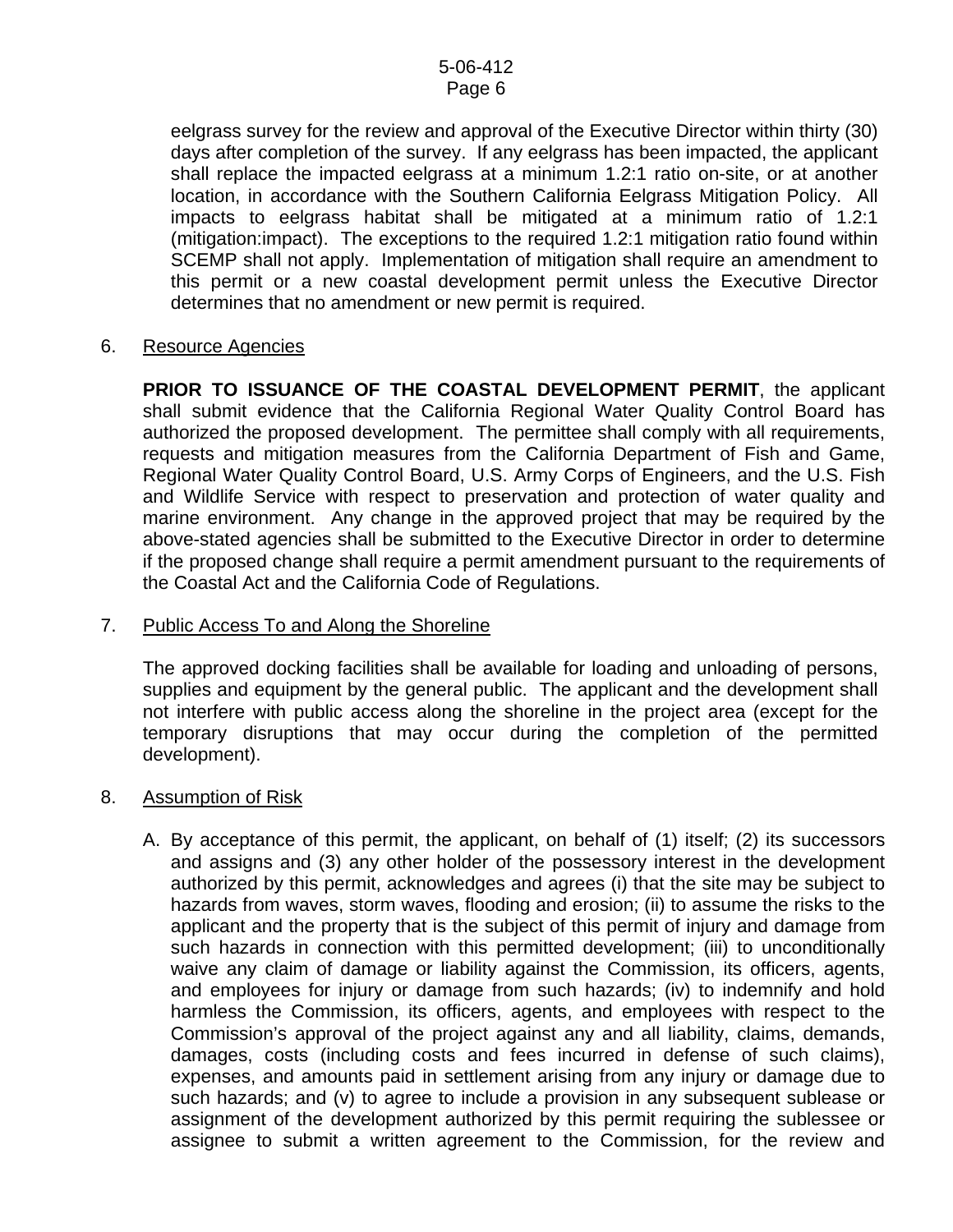approval of the Executive Director, incorporating all of the foregoing restrictions identified in (i) through (v).

B. **PRIOR TO ISSUANCE OF THE COASTAL DEVELOPMENT PERMIT**, the applicant shall submit a copy of a lease agreement, in a form and content acceptable to the Executive Director, between the applicant and *the State of California acting through the State Lands Commission,* incorporating all of the above terms of subsection A of this condition.

## **IV. Findings and Declarations**

The Commission hereby finds and declares:

## **A. Project Description**

 $\overline{a}$ 

The proposed project involves the removal of the existing pier and dock facilities at Emerald Bay on Santa Catalina Island, and the construction of two new piers and associated docks and floats (See Exhibits). The land and sea facilities at Emerald Bay are operated by the Boy Scouts of America (Camp Emerald Bay, Western Los Angeles County Council) under leases from the Santa Catalina Island Company (landowner) and State Lands Commission. The sixty-acre camp, which was established in 1925, has a 350 person capacity.

The existing aged pier and dock facilities, which will be completely disassembled and removed from the bay; consist of a main pier, a secondary pier, five floating docks and three gangways that connect the dock floats to the piers (Exhibit #3). All existing piles (56 timber piles) would be cut-off at the base and removed from the site, while some of the non-toxic materials salvaged from the existing piers could be re-used at the camp. The materials that are not recycled will be barged to the mainland and disposed of at a dump.

The proposed new facilities consist of two piers: a 192-foot long, fifteen-foot wide, L-shaped docking pier (Pier A: Exhibit #5), and a 63-foot long, twelve-foot wide swimming pier platform (Pier B: Exhibit #6). The two new piers will be supported by a total of 59 new untreated hardwood piles.<sup>[1](#page-6-0)</sup> The new piles would be driven into the earth by drop hammer. No side jetting is being proposed, and no dredging is proposed. The proposed new floating docks consist of an 80'x 20' landing barge connected by a gangway to the end of Pier A, a large Ushaped dock connected by two gangways to the ends of both Piers A and B respectively, and a 20'x 20' floating swim platform anchored in the water area enclosed by the two piers and Ushaped floating dock (Exhibit #4).

Proposed Pier A, which will replace the larger existing pier, will provide primary access to the island for people (including the general public), equipment and supplies. Proposed Pier A is 192 feet long in order to extend out to deeper water where the large ferry boats must dock. Proposed Pier B, the smaller pier, will serve as a dock for the camp's rowboats and canoe fleets as well a swimming platform for the camp's intensive aquatic activities.

<span id="page-6-0"></span><sup>1</sup> The original project design proposed the use of 85 chemically-treated piles wrapped in polyethylene.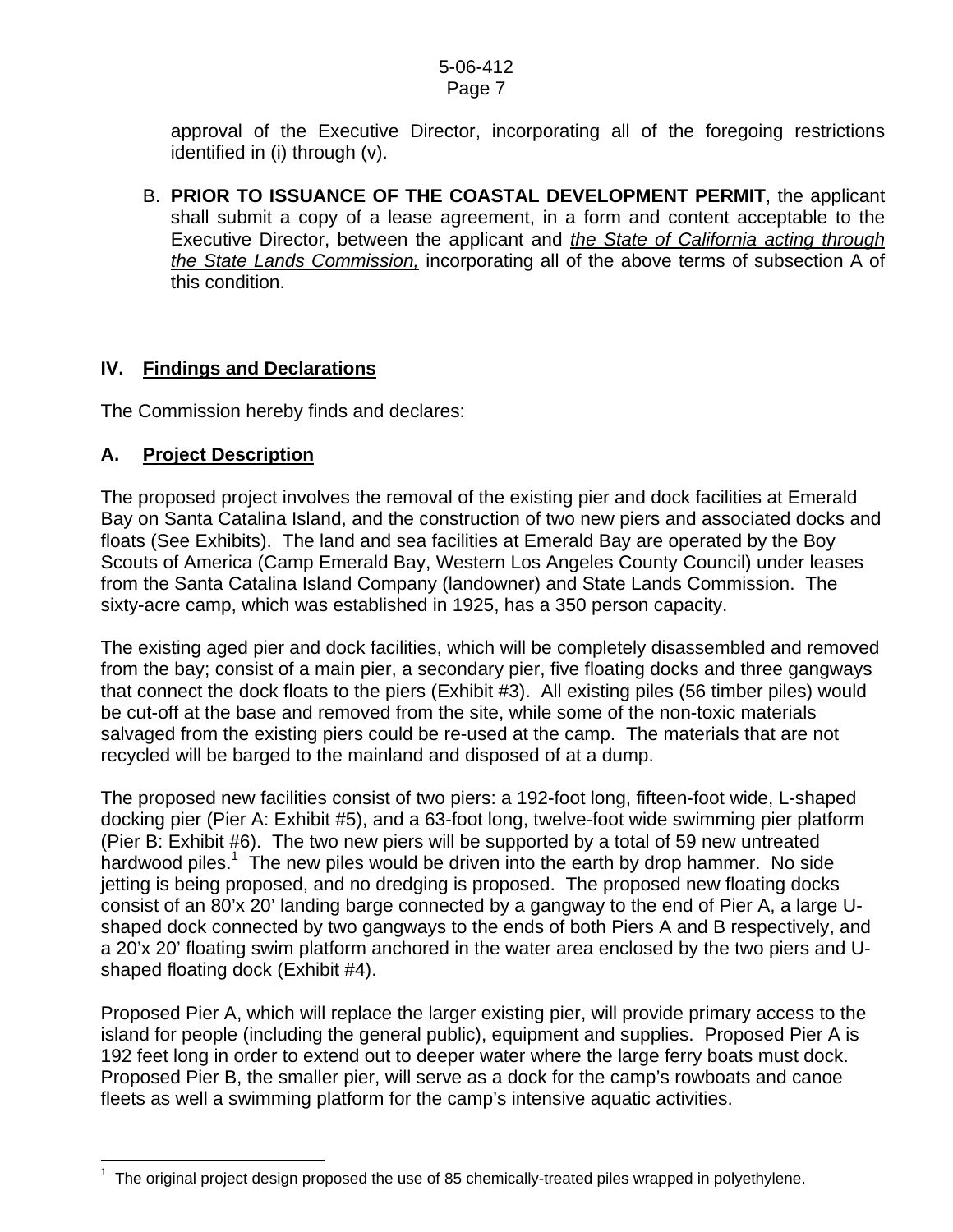The applicant has located the proposed 60'x 100' project staging area about one hundred feet inland of the mean high tide line, immediately inland of the proposed swimming pier (Pier B). The applicant has agreed not to use any creosote treated timber in the project. No sewage pump-out or fuel facilities currently exist at Emerald Bay, and none are proposed as part of this project.

The east facing shoreline in the project area is comprised primarily of mud and sand. The two proposed piers will be constructed in the relatively shallow intertidal zone, while the proposed floating docks, attached to the piers by gangways, extend the development out into the deeper waters of the bay. The proposed pier decks are designed to be about nine feet higher than the mean high tide line.

The applicant has submitted two letters stating that eelgrass (*Zostera marina*) and noxious algae (*Caulerpa taxifolia)* is absent at the project site. On August 24, 2004, Dr. Kathy Ann Miller inspected the project area and found no eelgrass or noxious caulerpa algae. Dr. Miller wrote that the water area next to the piers is probably too shallow for eelgrass habitat. More recently, on October 16, 2006, Marc Duncan, Marine Science Director at Pennington Marine Science Center on Catalina Island, inspected the project site and also found no evidence of the existence of eelgrass or noxious caulerpa algae. No caulerpa has ever been reported in the waters off Catalina Island.

The proposed project has received the approval of the Los Angeles County Department of Regional Planning. The applicant is in the process of obtaining a Section 401 Certification from the California Regional Water Quality Control Board, and has already obtained a preliminary approval from the U.S. Army Corps of Engineers (Project No. 2006-02043-KW). The California Department of Fish and Game has reviewed the proposed project and has determined that it would not have a significant adverse effect on marine resources if artificial nighttime lighting and excess noise is limited (Exhibit #7).

## **B. Marine Resources**

The Coastal Act contains policies that address development in or near coastal waters. The proposed project is located in and over the coastal waters of Emerald Bay at Santa Catalina Island (See Exhibits). The standard of review development proposed in coastal waters is the Chapter 3 policies of the Coastal Act, including the following marine resource policies. Sections 30230 and 30231 of the Coastal Act require the protection of biological productivity, public recreation and marine resources.

Section 30230 of the Coastal Act states:

 Marine resources shall be maintained, enhanced, and where feasible, restored. Special protection shall be given to areas and species of special biological or economic significance. Uses of the marine environment shall be carried out in a manner that will sustain the biological productivity of coastal waters and that will maintain healthy populations of all species of marine organisms adequate for longterm commercial, recreational, scientific, and educational purposes.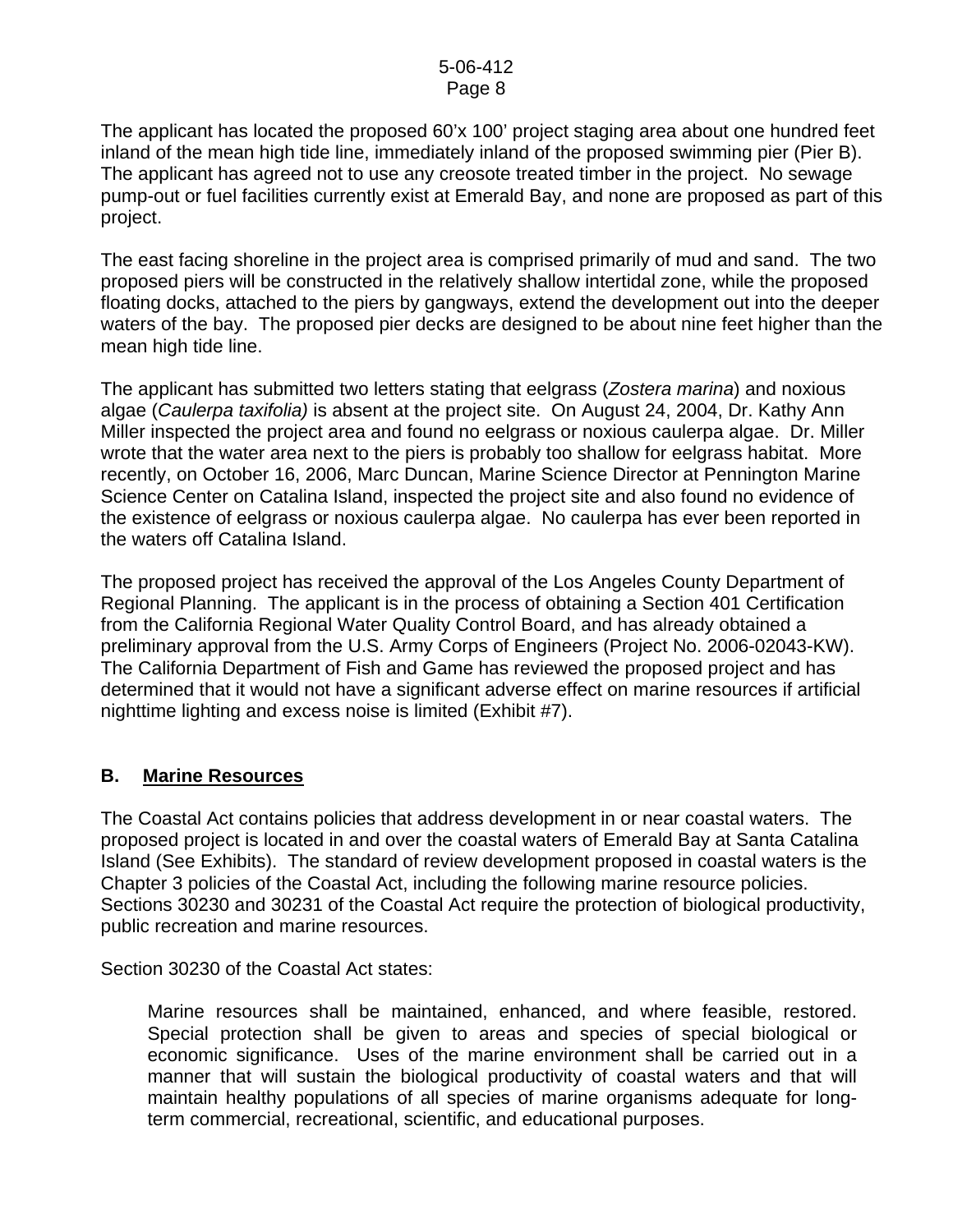Section 30231 of the Coastal Act states:

 The biological productivity and the quality of coastal waters, streams, wetlands, estuaries, and lakes appropriate to maintain optimum populations of marine organisms and for the protection of human health shall be maintained and, where feasible, restored through, among other means, minimizing adverse effects of waste water discharges and entrainment, controlling runoff, preventing depletion of ground water supplies and substantial interference with surface water flow, encouraging waste water reclamation, maintaining natural vegetation buffer areas that protect riparian habitats, and minimizing alteration of natural streams.

Section 30240 of the Coastal Act, which protects sensitive habitat areas, states:

(a) Environmentally sensitive habitat areas shall be protected against any significant disruption of habitat values, and only uses dependent on such resources shall be allowed within such areas.

(b) Development in areas adjacent to environmentally sensitive habitat areas and parks and recreation areas shall be sited and designed to prevent impacts which would significantly degrade such areas, and shall be compatible with the continuance of such habitat areas.

The proposed project involves the removal of the existing pier and dock facilities at Emerald Bay, and the construction of two new piers and associated docks and floats (See Exhibits). A total of 56 timber piles will be removed, and 59 new untreated hardwood piles will be driven as part of the proposed development.

Underwater surveys of the project site in 2004 and 2006 indicate that no eelgrass beds will be affected by the proposed project, because no eelgrass beds exist where the proposed work is proposed. The California Department of Fish and Game (DFG) has reviewed the proposed project and issued a comment letter dated February 5, 2007, attached to this report as Exhibit #7. The DFG has concluded that the proposed project will would not have a significant adverse effect on marine resources, provided that certain mitigation measures are implemented. The special conditions of this coastal development permit require the applicant to implement the mitigation methods necessary to avoid adverse impacts to coastal resources.

#### 1. Construction Impacts to Water Quality and Habitat

The Commission recognizes that chemical pollution and siltation adversely affect water quality, biological productivity and coastal recreation. The proposed work is located within coastal waters that support both sensitive species and public recreational activities. Therefore, it is important that the work be performed in a manner that avoids or minimizes adverse impacts to water quality and marine resources. In order to minimize adverse construction impacts, the Commission imposes **Special Condition Two** to require the implementation of best management practices. Demolition and construction activities are only permitted during daylight hours in order to minimize disturbance of the adjacent sensitive habitat areas. The condition also requires the proper storage of construction materials and the recovery of any non-buoyant debris by divers as soon as possible after loss. Only as conditioned to protect the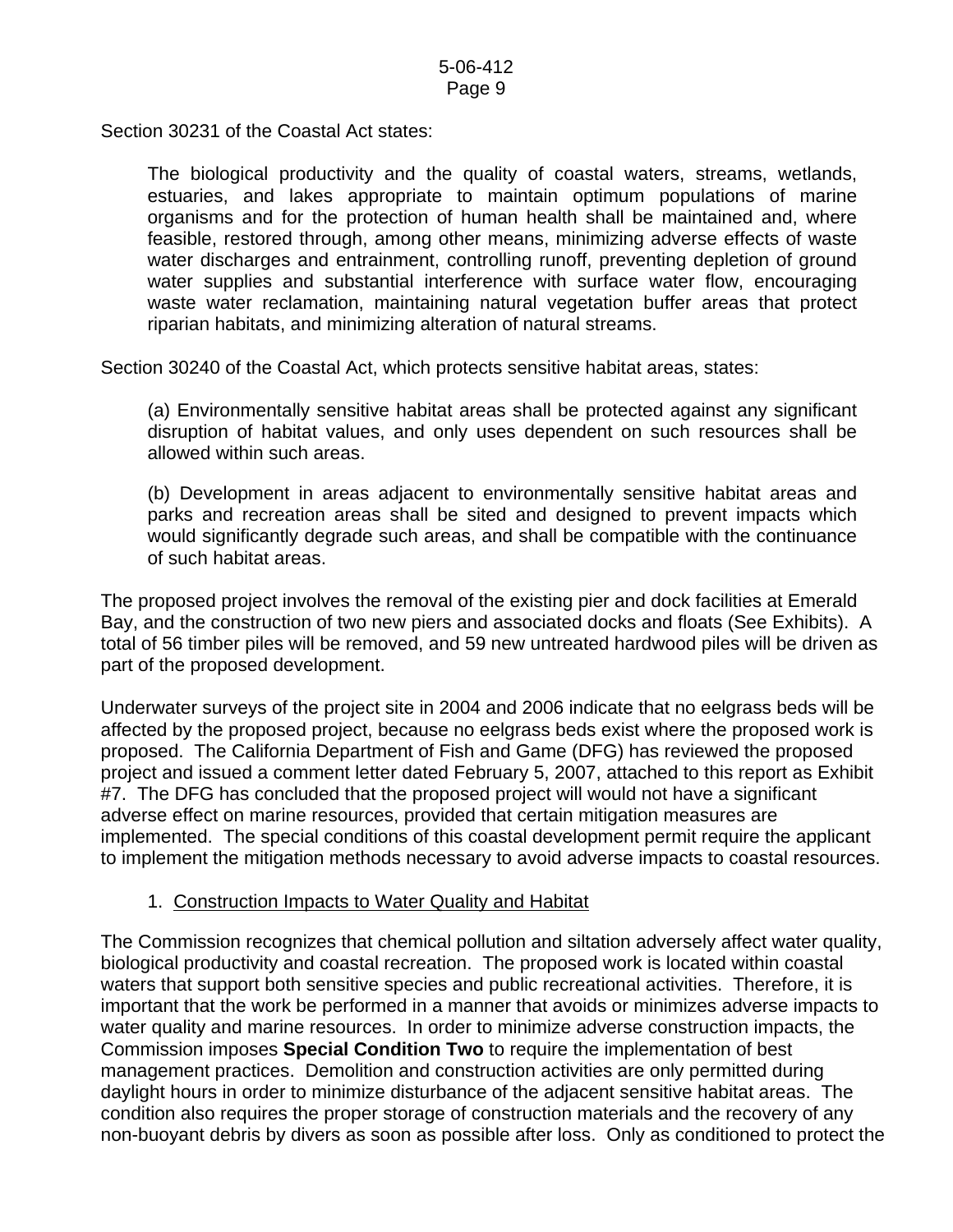marine habitat from adverse construction impacts does the proposed project comply with the marine resource and sensitive habitat provisions of the Coastal Act.

## 2. Post Construction Water Quality and Habitat Protection Plan

The Coastal Act requirements to protect the biological productivity and quality of coastal waters do not end after the proposed project is constructed. The proposed development must also be maintained in a manner that sustains water quality and marine habitat. In order to reduce water pollution in the project site that may result from day-to-day boating activities, and to protect adjacent sensitive habitat areas from adverse impacts caused by nighttime lighting, the Commission imposes **Special Condition Three** requiring the applicant to implement a water quality management plan for daily boating operations and to restrict nighttime lighting to only that necessary for navigational safety. The water quality management provisions address the cleaning, fueling, lubricating and maintenance of vessels in the water and comply with the Commission's water quality requirements marina development. Only as conditioned to protect the marine habitat from adverse water quality and lighting impacts does the proposed project comply with the marine resource and sensitive habitat provisions of the Coastal Act.

## 3. Sensitive Species Impacts – Toxic Algae

A non-native and invasive aquatic plant species, *Caulerpa taxifolia* (herein C. taxifolia), has been discovered in parts of Southern California. C. taxifolia is a tropical green marine alga that is popular in the aquarium trade because of its attractive appearance and hardy nature. In 1984, this seaweed was introduced into the northern Mediterranean Sea. From an initial infestation of about one square yard it grew to cover about two acres by 1989, and by 1997, blanketed about ten thousand acres along the coasts of France and Italy. Genetic studies demonstrated that those populations were from the same clone, possibly originating from a single introduction. This seaweed spreads asexually from fragments and creates a dense monoculture displacing native plant and animal species. In the Mediterranean Sea, it grows on sand, mud and rock surfaces from the very shallow subtidal to about 250 feet depth. Because of toxins in its tissues, C. taxifolia is not eaten by herbivores in areas where it has invaded. The infestation in the Mediterranean Sea has had serious negative economic and social consequences because of impacts to tourism, recreational diving and the commercial fishing industry.

Because of the grave risk to native habitats C. taxifolia was designated a prohibited species in the United States in 1999 under the Federal Noxious Weed Act. In 2001, AB 1334 made it illegal in California for any person to sell, possess, import, transport, transfer, release alive in the state, or give away without consideration various Caulerpa species including C. taxifolia.

In June 2000, C. taxifolia was discovered in Aqua Hedionda Lagoon in San Diego County, and in August of that year an infestation was discovered in Huntington Harbor in Orange County. Genetic studies show that this is the same clone as that released in the Mediterranean. Other infestations may occur. Although a tropical species, C. taxifolia has been shown to tolerate water temperatures down to at least 50°F. Although warmer Southern California habitats are most vulnerable, until better information if available, it must be assumed that all shallow water marine habitats in California are at risk of infestation.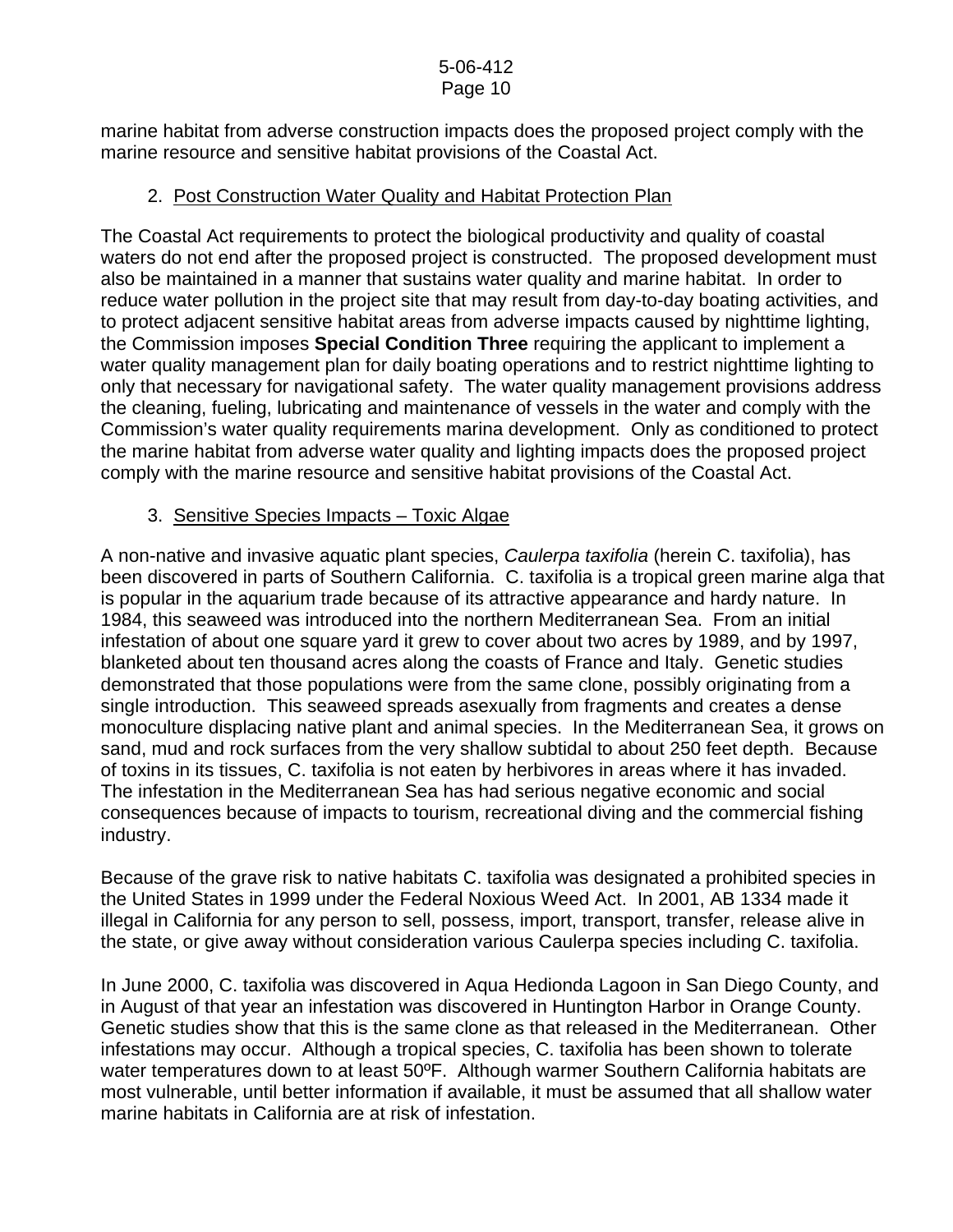In response to the threat that C. taxifolia poses to California's marine environment, the Southern California Caulerpa Action Team, SCCAT, was established to respond quickly and effectively to the discovery of C. taxifolia infestations in Southern California. The group consists of representatives from several State, federal, local and private entities. The goal of SCCAT is to locate and completely eradicate all C. taxifolia infestations.

So far, C. taxifolia has not been found anywhere in the Catalina Island area. However, to ensure that C. taxifolia is not present in the project area before the permitted project commences, **Special Condition Four** requires the applicant to survey the project area for C. taxifolia no earlier than ninety days nor later than thirty days prior to commencement or recommencement of any development authorized under this coastal development permit. Only as conditioned does the Commission find that the proposed project conforms with the marine resource and sensitive habitat provisions of the Coastal Act.

## 4. Sensitive Species Impacts – Eelgrass

Eelgrass (*Zostera marina*) is an aquatic plant consisting of tough cellulose leaves which grows in dense beds in shallow, subtidal or intertidal unconsolidated sediments. Eelgrass is considered worthy of protection because it functions as important habitat and foraging area for a variety of fish and other wildlife, according to the Southern California Eelgrass Mitigation Policy (SCEMP) adopted by the National Marine Fisheries Service (NMFS), the U.S. Fish and Wildlife Service (USFWS), and the California Department of Fish and Game (DFG). For instance, eelgrass beds provide areas for fish egg laying, juvenile fish rearing, and waterfowl foraging. Sensitive species, such as the California least tern, a federally listed endangered species, utilize eelgrass beds as foraging grounds.

The project site was surveyed for eelgrass in August 2004 and October 2006 and no eelgrass beds were found. Therefore, the proposed project is not expected to adversely impact any eelgrass beds. However, eelgrass may have grown within the project area between the time the survey was conducted in 2006 and commencement of construction. In order to ensure that the development does not impact any eelgrass beds, the Commission requires the applicant to conduct another eelgrass survey before the work commences and during the active growth phase for the vegetation that occurs March through October. Therefore, **Special Condition Five** requires the applicant to survey the project site again during the active growth phase no earlier than ninety days nor later than thirty days prior to commencement or re-commencement of any development authorized under this coastal development permit. If any eelgrass is found that would be impacted by the proposed project, the applicant is required to apply for an amendment to this coastal development permit. If eelgrass is present in the project area, adverse impacts from the proposed project could result and measures to avoid or minimize such potential impacts must be in place in order for the project to conform with the Southern California Eelgrass Mitigation Policy and Section 30230 of the Coastal Act. Only as conditioned does the Commission find that the proposed project conforms with the marine resource and sensitive habitat provisions of the Coastal Act.

## 5. Fill of Coastal Waters

The proposed project includes the placement of 59 untreated hardwood piles to support the two proposed piers (Exhibits #5&6). The proposed piles constitute fill in coastal waters. Section 30233(a) of the Coastal Act addresses fill of open coastal waters as follows: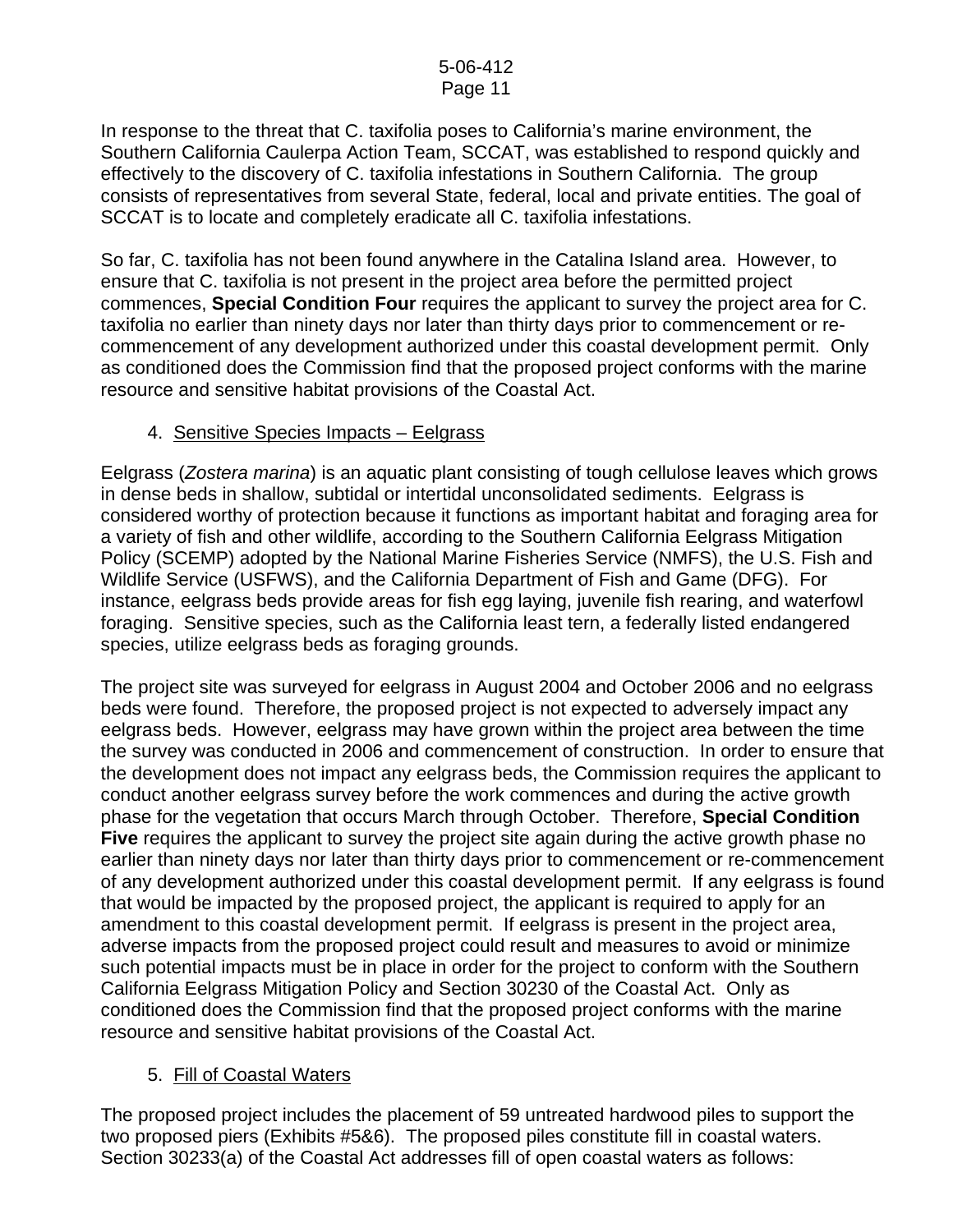The diking, filling, or dredging of open coastal waters, wetlands, estuaries, and lakes shall be permitted in accordance with other applicable provisions of this division, where there is no feasible less environmentally damaging alternative, and where feasible mitigation measures have been provided to minimize adverse environmental effects, and shall be limited to the following:

(4) In open coastal waters, other than wetlands, including streams, estuaries, and lakes, new or expanded boating facilities and the placement of structural pilings for public recreational piers that provide public access and recreational opportunities.

Section 30233(a) of the Coastal Act limits the fill of open coastal water to specific, enumerated uses and also requires that any project which results in fill of open coastal waters provide adequate mitigation and that the project be the least environmentally damaging alternative. The fill for the proposed development consistent with the requirements of Section 30233 (a), as follows:

Allowable Use - Section 30233(a)(4) of the Coastal Act allows fill of open coastal waters for new or expanded boating facilities that provide public access and recreational opportunities. The proposed project (new piers) provides public access and recreational opportunities, and constitutes an allowable use under Section 30233(a)(4).

Least Environmentally Damaging Alternative – The proposed project will result in the replacement of two old piers that support public access and recreation with two new piers. A total of 56 timber piles will be removed, and 59 new untreated hardwood piles will be driven as part of the proposed development. The original project design proposed the use of 85 chemically-treated piles wrapped in polyethylene, but the project was revised in order to reduce the number of piles and avoid the use of chemically-treated timber piles. The currently proposed project will use the minimum number and size of piles necessary to adequately support and secure the piers. Thus, the amount of fill needed to support the proposed allowable use is minimized. Also, the piles will be installed using a drop hammer, without side jetting, in order to reduce turbidity and disturbance of the sea bottom. Debris booms and silt curtains will be utilized to reduce turbidity during demolition and construction. Therefore, the project, as conditioned, is the least environmentally damaging alternative.

Adequate Mitigation - Section 30233 also requires that any project which results in fill of open coastal waters also provide adequate mitigation. Placement of the proposed piles in conjunction with the proposed project will displace bottom habitat, although a survey of the project site found no eelgrass. However, the pilings will provide new vertical habitat for marine organisms such as mussels, barnacles, limpets, littorine snails, red and brown seaweed, surfgrass, anemones, and polychaetes. Thus, adequate mitigation is provided by the proposed project in that the loss of bottom habitat is offset by the fact that the pilings themselves will provide new vertical intertidal habitat for marine organisms.

For the reasons discussed above, the Commission finds that the project, as conditioned, is consistent with Section 30233 of the Coastal Act.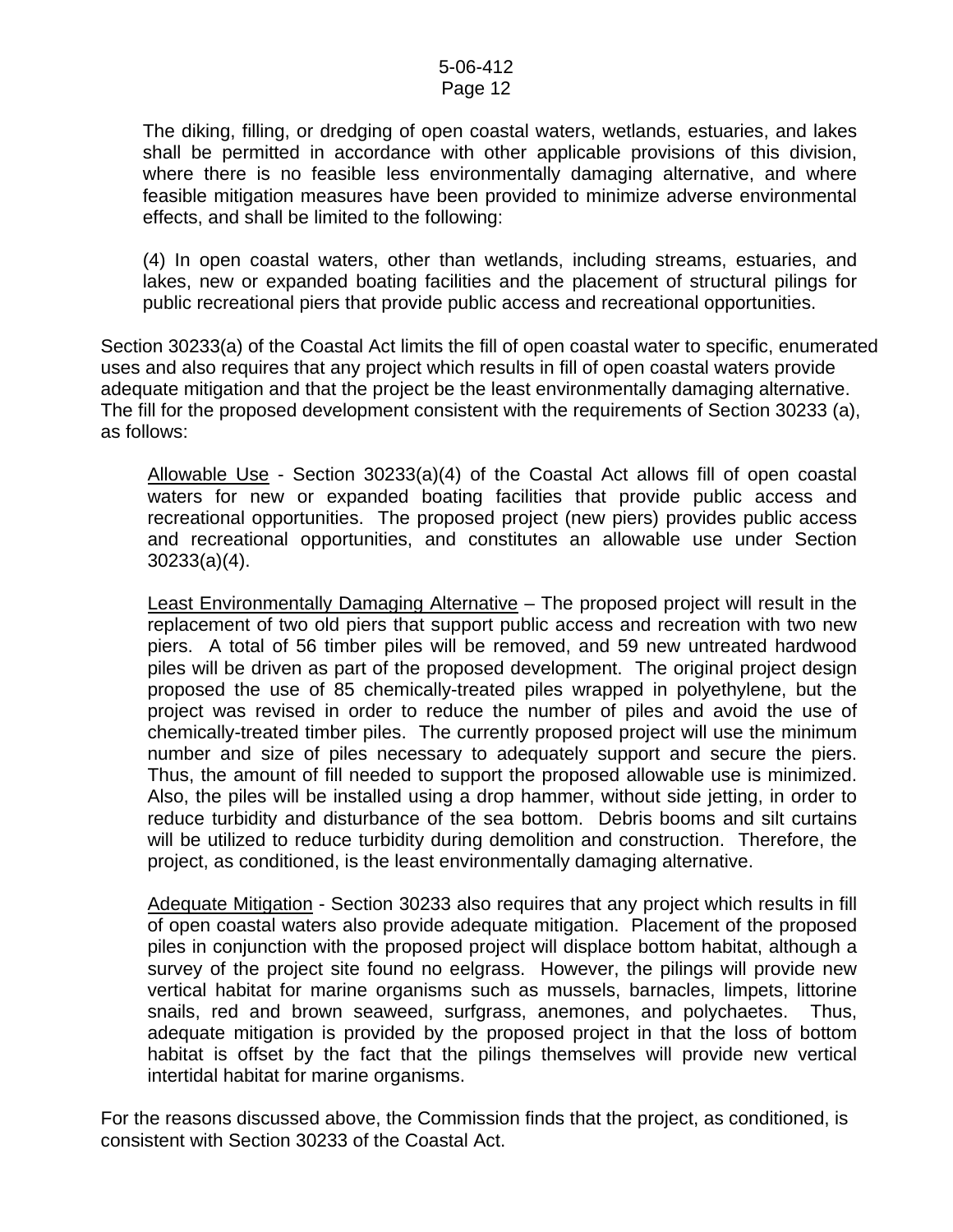In addition, **Special Condition Six** requires the permittees to comply with all permit requirements and mitigation measures of the California Department of Fish and Game, Regional Water Quality Control Board, U.S. Army Corps of Engineers, and the U.S. Fish and Wildlife Service with respect to preservation and protection of water quality and marine environment. Only as conditioned will the proposed project ensure that marine resources and water quality be protected as required by Sections 30230 and 30231 of the Coastal Act.

The Commission also finds that the project, as conditioned, is consistent with Section 30240 of the Coastal Act because the proposed development has been sited and designed to prevent impacts which would significantly degrade sensitive habitat areas, and will be compatible with the continuance of such habitat areas.

## **C. Recreation and Public Access**

One of the basic goals stated in the Coastal Act is to maximize public access and recreation along the coast. The proposed project, as conditioned, will conform with the following Coastal Act policies that protect and encourage public access and recreational use of coastal areas.

Section 30210 of the Coastal Act states:

In carrying out the requirement of Section 4 of Article X of the California Constitution. maximum access, which shall be conspicuously posted, and recreational opportunities shall be provided for all the people consistent with public safety needs and the need to protect public rights, rights of private property owners, and natural resource areas from overuse.

Section 30211 of the Coastal Act states:

 Development shall not interfere with the public's right of access to the sea where acquired through use or legislative authorization, including, but not limited to, the use of dry sand and rocky coastal beaches to the first line of terrestrial vegetation.

Section 30213 of the Coastal Act states, in part:

 Lower cost visitor and recreational facilities shall be protected, encouraged, and, where feasible, provided. Developments providing public recreational opportunities are preferred...

As stated in the above public access policies, the Coastal Act requires that maximum access and recreational opportunities be provided for all people. The Coastal Act also protects the public's right to access the sea and encourages the development of recreational facilities.

Section 30224 of the Coastal Act states:

Increased recreational boating use of coastal waters shall be encouraged, in accordance with this division, by developing dry storage areas, increasing public launching facilities, providing additional berthing space in existing harbors, limiting non-water-dependent land uses that congest access corridors and preclude boating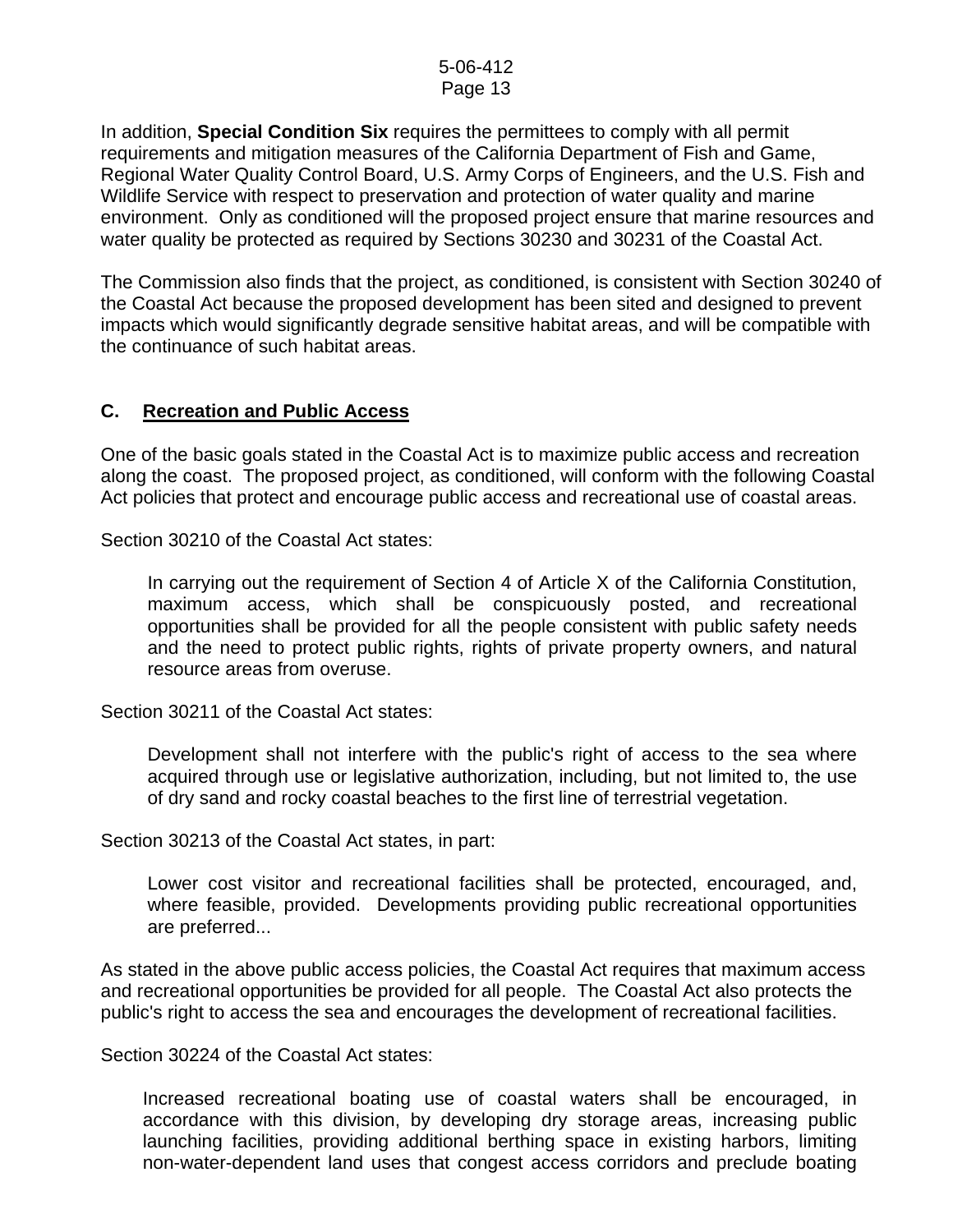support facilities, providing harbors of refuge, and by providing for new boating facilities in natural harbors, new protected water areas, and in areas dredged from dry land.

Section 30234 of the Coastal Act states:

Facilities serving the commercial fishing and recreational boating industries shall be protected and, where feasible, upgraded. Existing commercial fishing and recreational boating harbor space shall not be reduced unless the demand for those facilities no longer exists or adequate substitute space has been provided. Proposed recreational boating facilities shall, where feasible, be designed and located in such a fashion as not to interfere with the needs of the commercial fishing industry.

Section 30224 of the Coastal Act states that recreational boating activities should be encouraged. Section 30234 of the Coastal Act states that recreational boating facilities shall be protected and upgraded. The proposed project, located within coastal waters and also between the nearest public road and the sea, involves the replacement of the existing recreational boating facilities at Emerald Bay.

Currently, the sandy beach at Emerald Bay is identified in the certified County of Los Angles Local Coastal Program (LCP) for Santa Catalina Island as a recreation area that is open to the general public. The certified LCP states that the beach is "open to general public and used primarily for small boat-to-boat camping and day recreation beach during fair weather" (LCP p.II-129). Existing recreational activities at the project site include camping, boating, hiking, snorkeling, diving and swimming.

The applicant has agreed to continue to allow the general public to use the camp's docking facilities for loading and unloading purposes. **Special Condition Seven** prohibits the applicant and the development from interfering with public access along the shoreline in the project area, except for the temporary disruptions that may occur during the completion of the permitted development. Therefore, the Commission finds that the proposed project, as conditioned, will enhance public access and recreational boating at Emerald Bay and is consistent with the public access and recreation policies of the Coastal Act.

## **D. Visual Resources**

Section 30251 of the Coastal Act states:

 The scenic and visual qualities of coastal areas shall be considered and protected as a resource of public importance. Permitted development shall be sited and designed to protect views to and along the ocean and scenic coastal areas, to minimize the alteration of natural land forms, to be visually compatible with the character of surrounding areas, and, where feasible, to restore and enhance visual quality in visually degraded areas...

Section 30251 of the Coastal Act requires that the scenic and visual resources of coastal areas be considered and protected as a resource of public importance. In addition, public views to and along the ocean and scenic coastal areas shall be protected. The proposed project would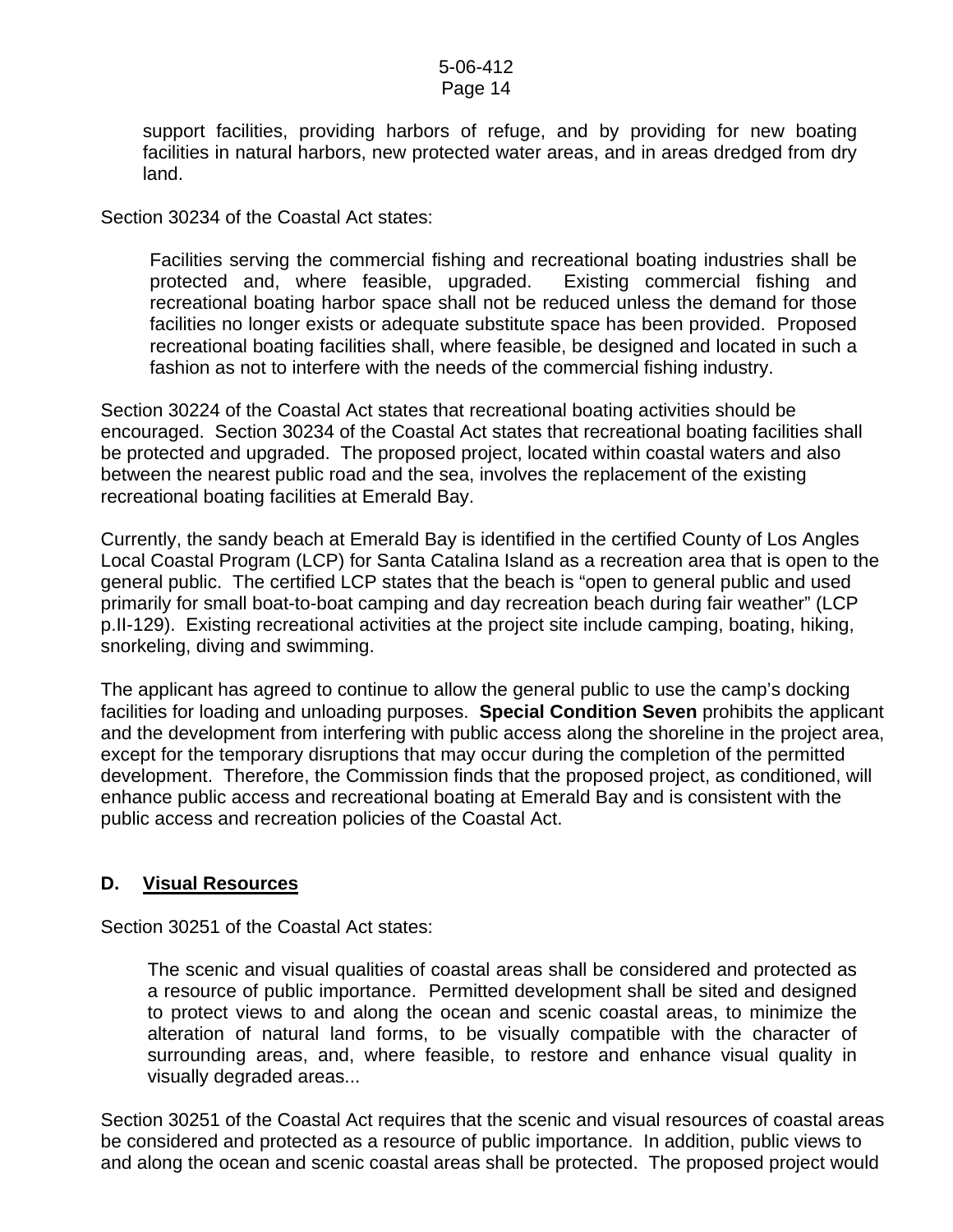replace two old piers with two new piers with attached floating docks. The proposed new development is in the same location as the old piers and is similar in size and appearance. Therefore, the proposed project will not result in any significant change to the visual quality of Emerald Bay and will not have any adverse impacts on public views. Therefore, the proposed project is consistent with Section 30251 of the Coastal Act.

## **E. Hazards**

The Coastal Act states that new development must minimize risks to life and property and not create nor contribute significantly to erosion, geologic instability, or destruction of the site or surrounding area.

Section 30253 of the Coastal Act states, in part:

New development shall:

- (l) Minimize risks to life and property in areas of high geologic, flood, and fire hazard.
- (2) Assure stability and structural integrity, and neither create nor contribute significantly to erosion, geologic instability, or destruction of the site or surrounding area or in any way require the construction of protective devices that would substantially alter natural landforms along bluffs and cliffs.

The proposed project will not create nor contribute significantly to erosion, geologic instability, or destruction of the site or surrounding area or in any way require the construction of protective devices that would substantially alter natural landforms along bluffs and cliffs. However, no development in the water can be guaranteed to be safe from hazard. All development located in or near the ocean have the potential for damage caused by wave energy, floods, seismic events, storms and erosion.

The proposed project is located in the Pacific Ocean and is susceptible to natural hazards. The Commission routinely imposes conditions for assumption of risk in areas at high risk from hazards. **Special Condition Eight** ensures that the permittee understands and assumes the potential hazards associated with development in or near the water. Such knowledge is the first step towards the minimization of risks to life and property.

Due to the development's location in the ocean, the proposed work will take place on State owned lands, and the applicant has obtained preliminary permission from the State Lands Commission staff for the proposed replacement of the existing pier and dock facilities. The State Lands Commission is scheduled to amend the applicant's lease at its next meeting to specifically allow the proposed development. **Special Condition Eight** requires the applicant to amend its lease with the State Lands Commission to incorporate the terms of the condition, prior to the issuance of the coastal development permit.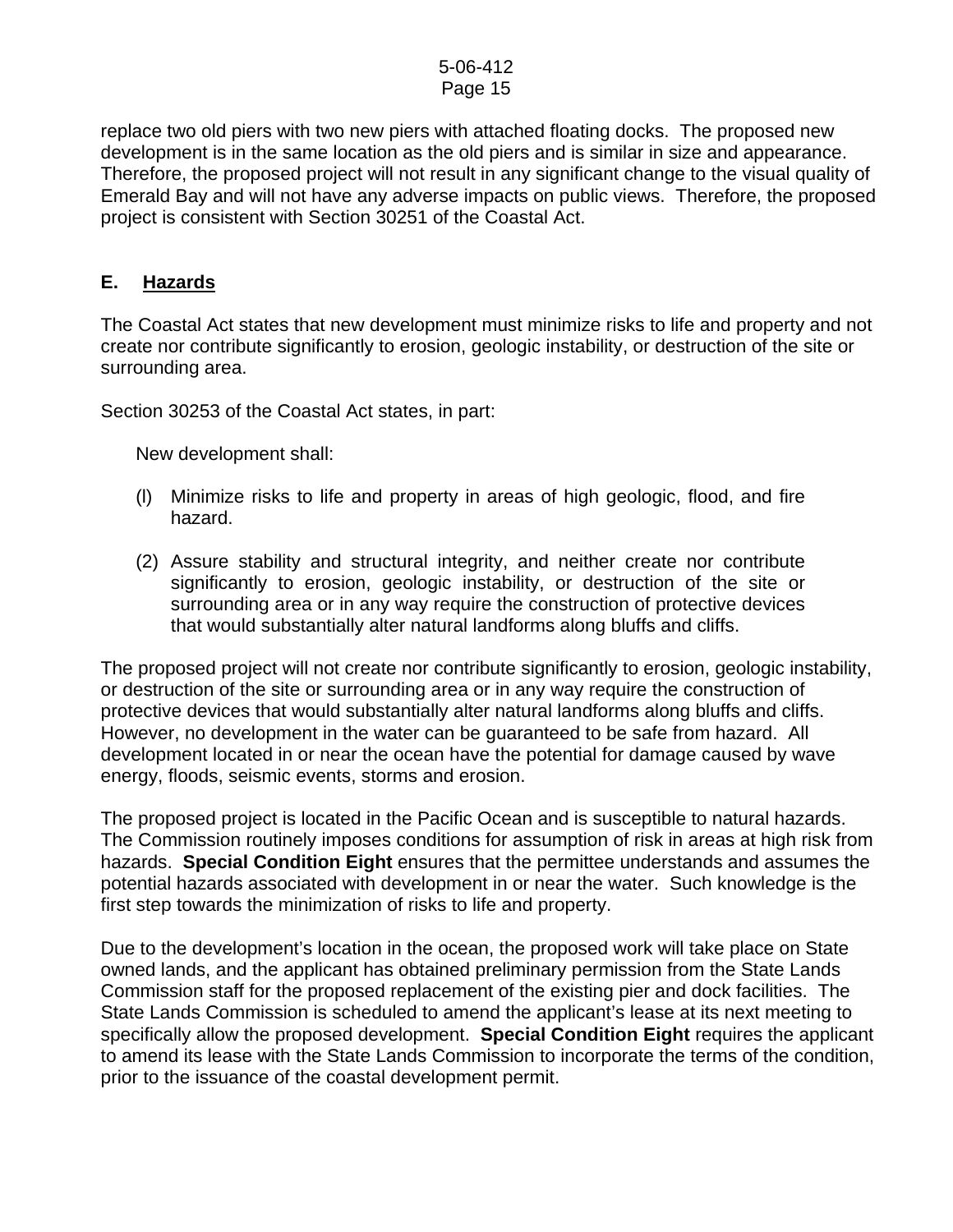## **F. California Environmental Quality Act (CEQA)**

Section 13096 of the California Code of Regulations requires Commission approval of coastal development permit application to be supported by a finding showing the application, as conditioned by any conditions of approval, to be consistent with any applicable requirements of the California Environmental Quality Act (CEQA). Section 21080.5(d)(2)(A) of CEQA prohibits a proposed development from being approved if there are feasible alternatives or feasible mitigation measures available which would substantially lessen any significant adverse effect which the activity may have on the environment.

The proposed project has been conditioned in order to be found consistent with the Chapter 3 policies of the Coastal Act. Mitigation measures, in the form of special conditions, require the applicant to: a) conduct a pre-construction eelgrass survey in order to avoid unmitigated impacts to sensitive habitat; b) implement demolition/construction BMPs; c) conform with postconstruction best management practices related to maintenance of boats, docks and piers; d) protect public access opportunities; and e) assume the risks of the development. As conditioned, there are no feasible alternatives or additional feasible mitigation measures available which would substantially lessen any significant adverse effect which the activity may have on the environment. Therefore, the Commission finds that the proposed project, as conditioned to mitigate the identified impacts, is the least environmentally damaging feasible alternative and complies with the applicable requirements of the Coastal Act to conform to CEQA.

## **G. Local Coastal Program**

Section 30604(a) of the Coastal Act provides that the Commission shall issue a coastal permit only if the project will not prejudice the ability of the local government having jurisdiction to prepare a Local Coastal Program (LCP) which conforms with Chapter 3 policies of the Coastal Act. A coastal development permit is required from the Commission for the proposed development because it is located within the Commission's area of original jurisdiction. The Commission's standard of review for the proposed development is the Chapter 3 policies of the Coastal Act. The County of Los Angeles certified LCP for Santa Catalina Island is advisory in nature and may provide guidance. The Commission certified the Los Angeles County LCP for Santa Catalina Island on January 9, 1990. As conditioned, the proposed development is consistent with Chapter 3 of the Coastal Act and with the certified LCP for the area.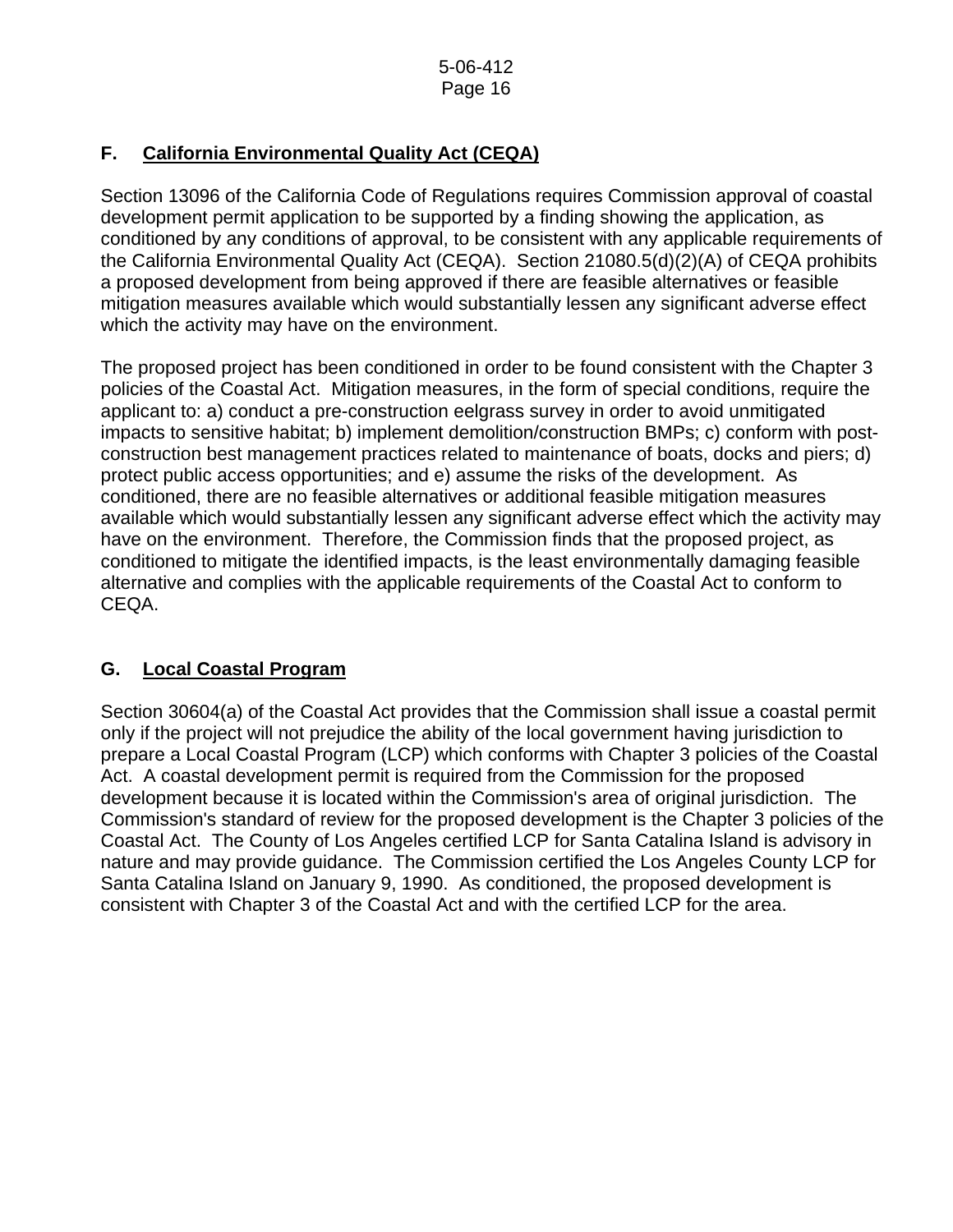

Ъ<br>О

PAGE\_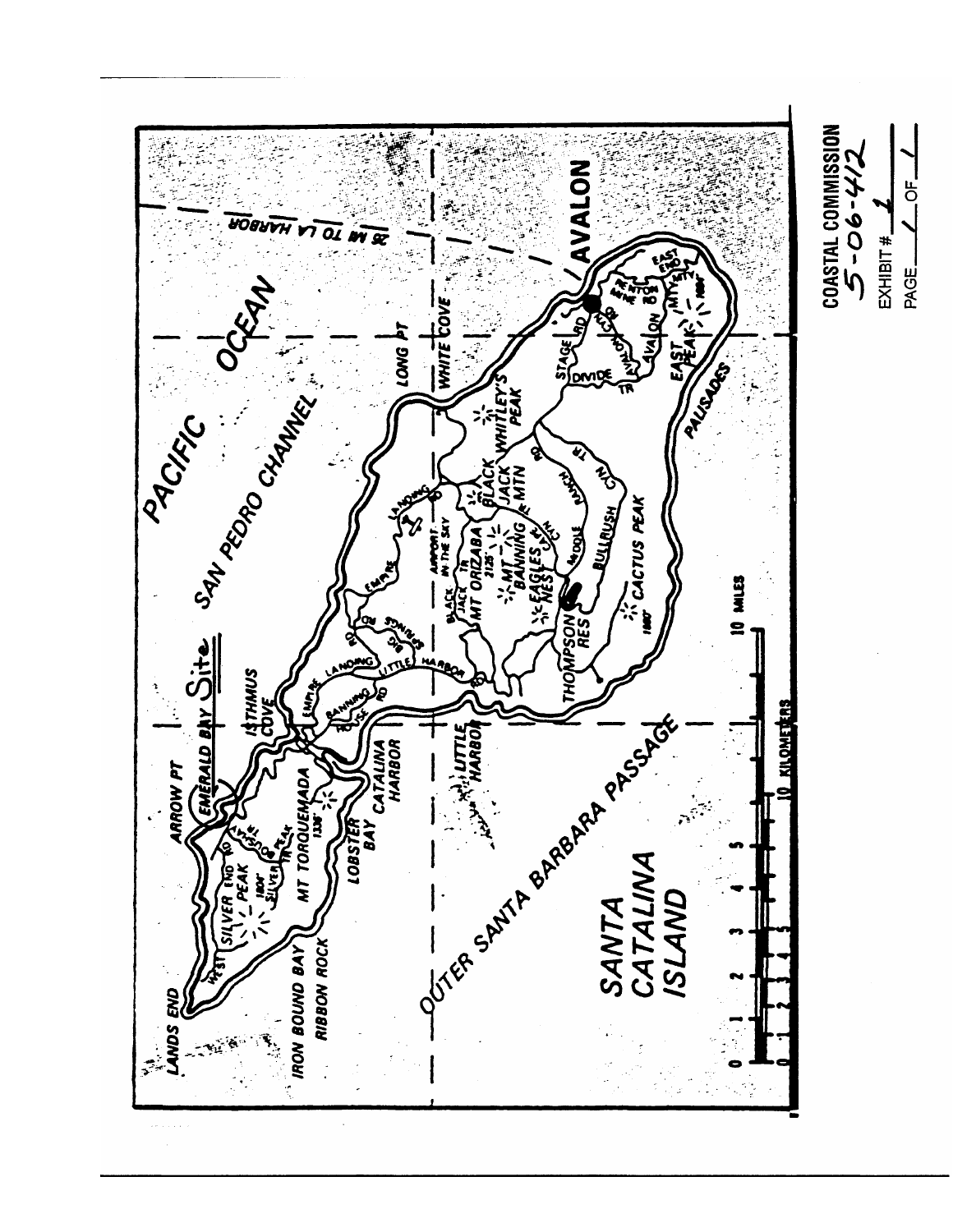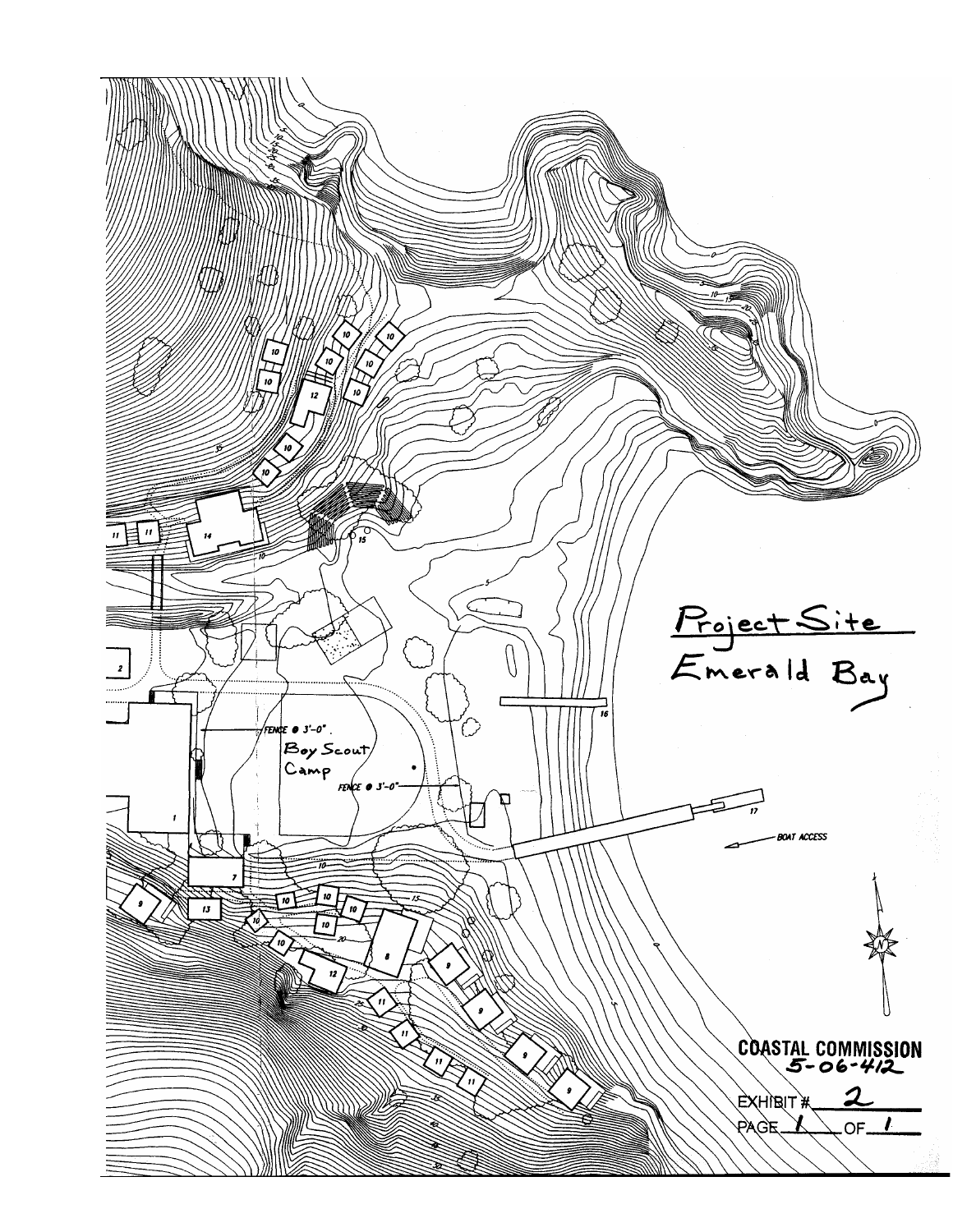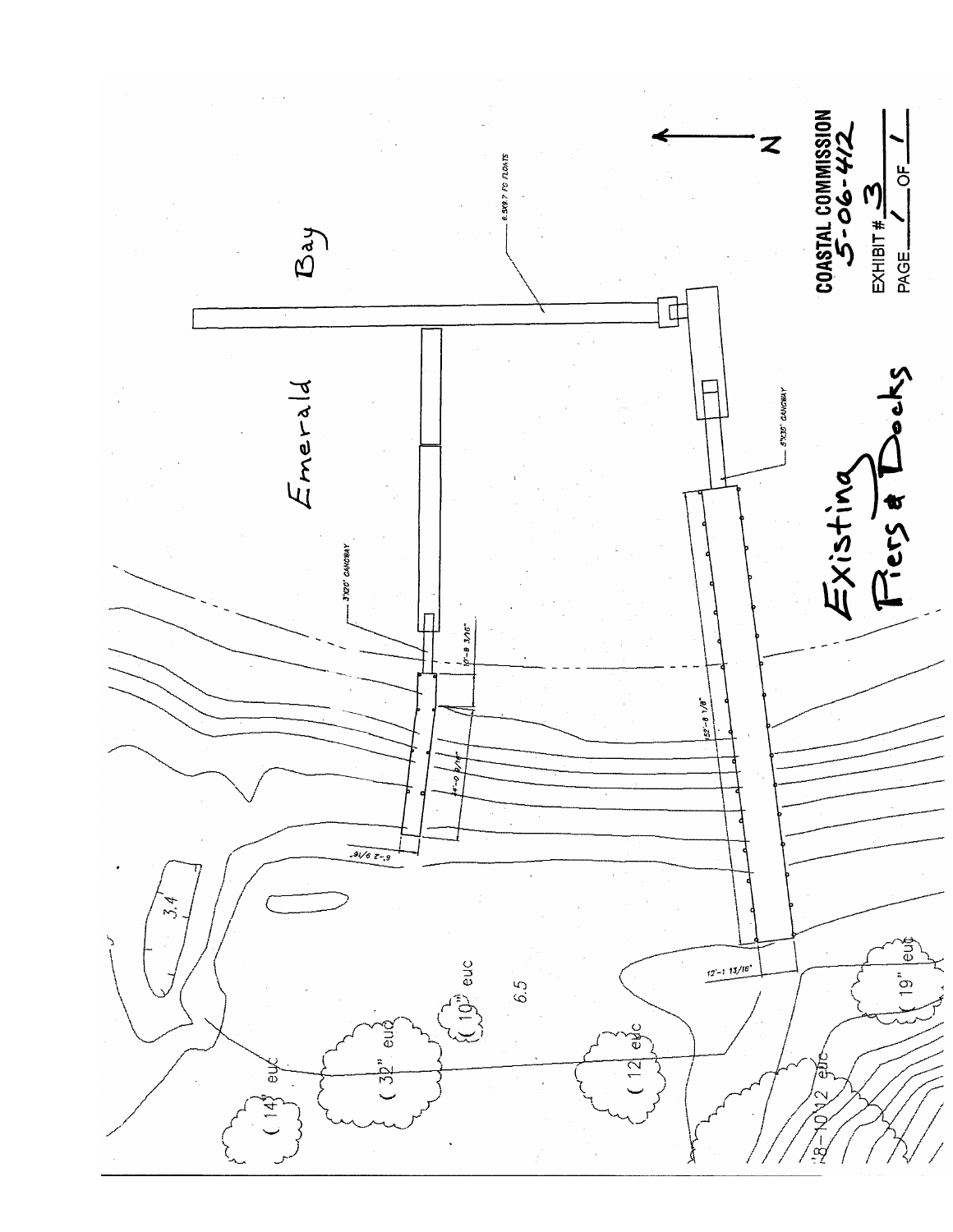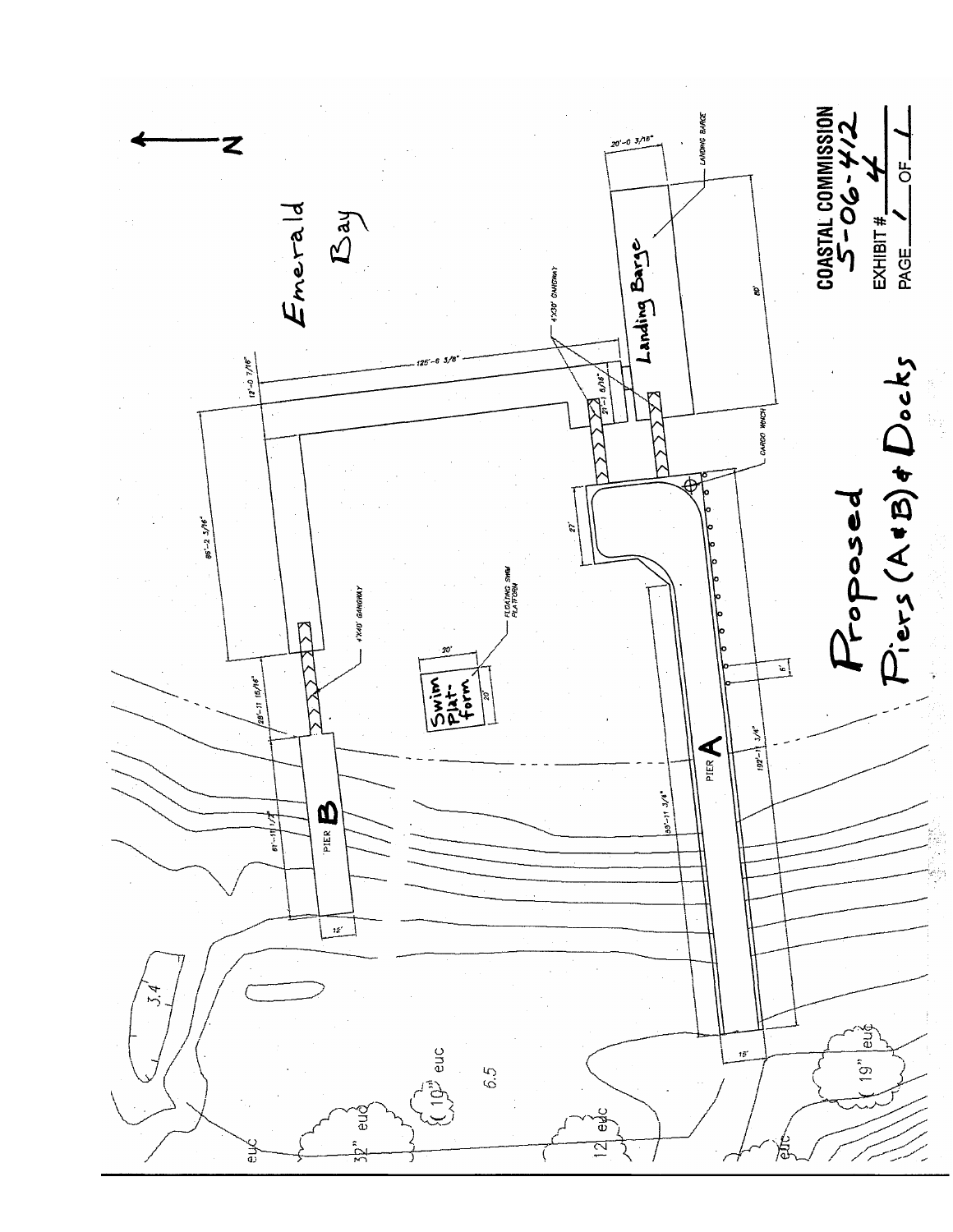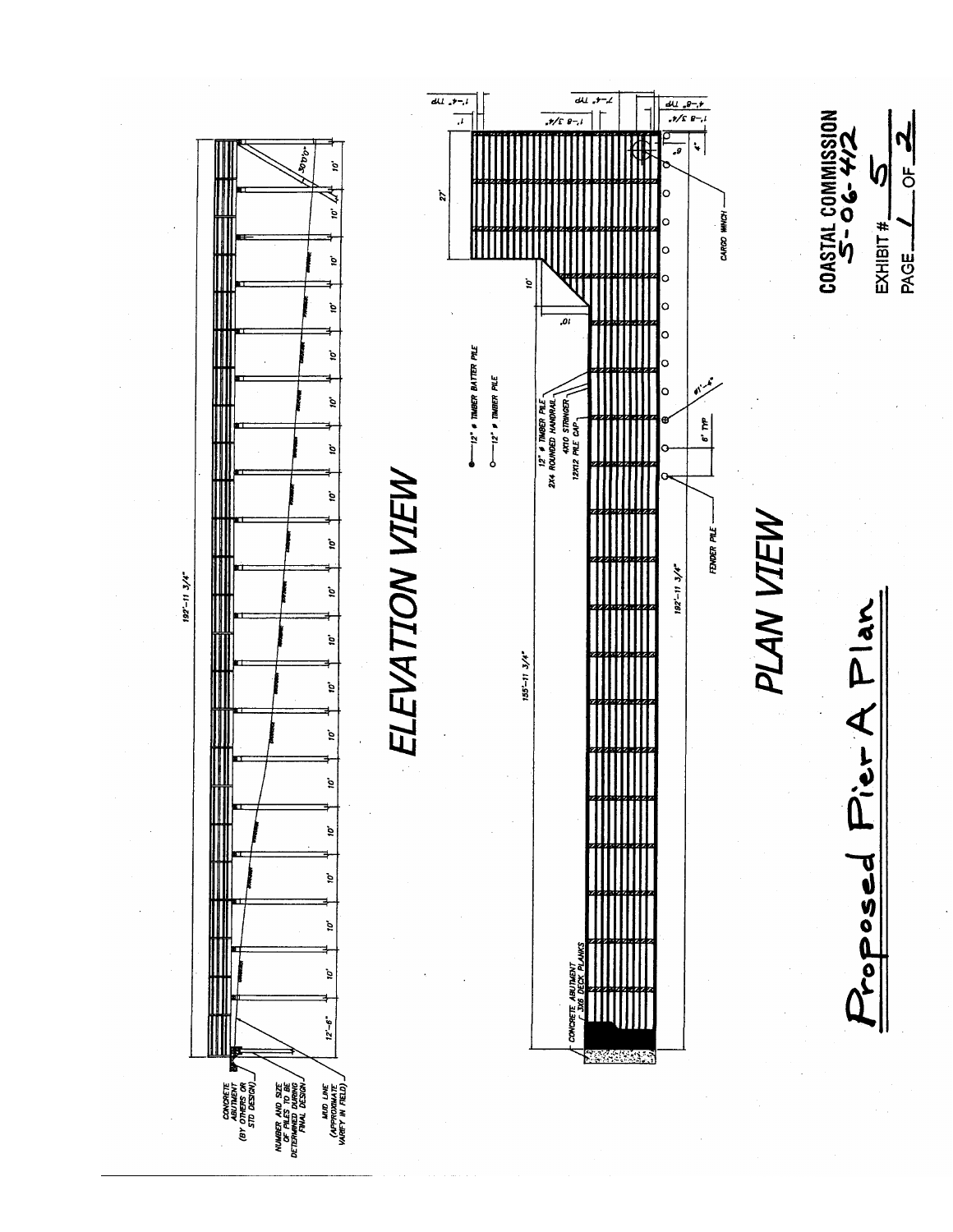

Proposed Pier A Section

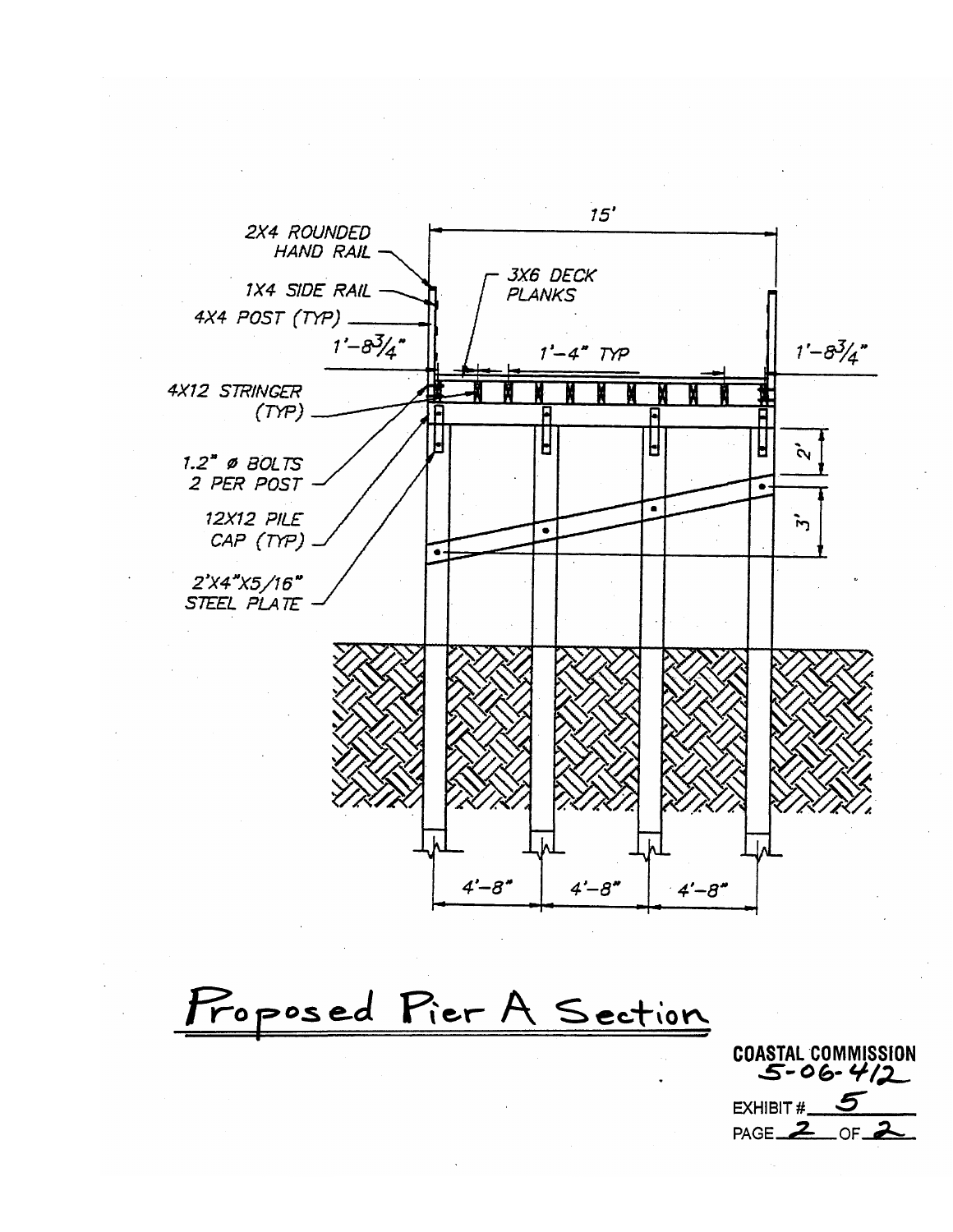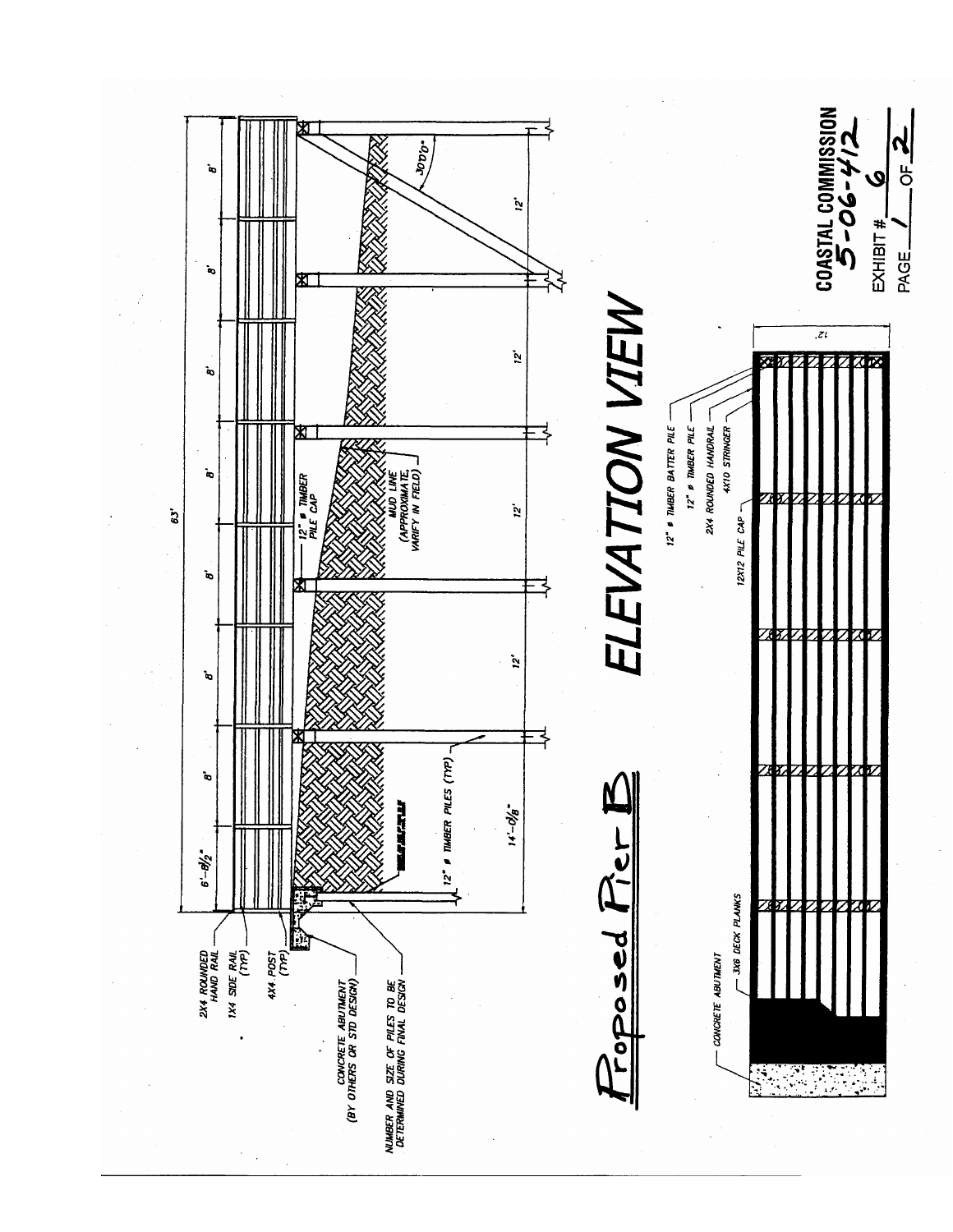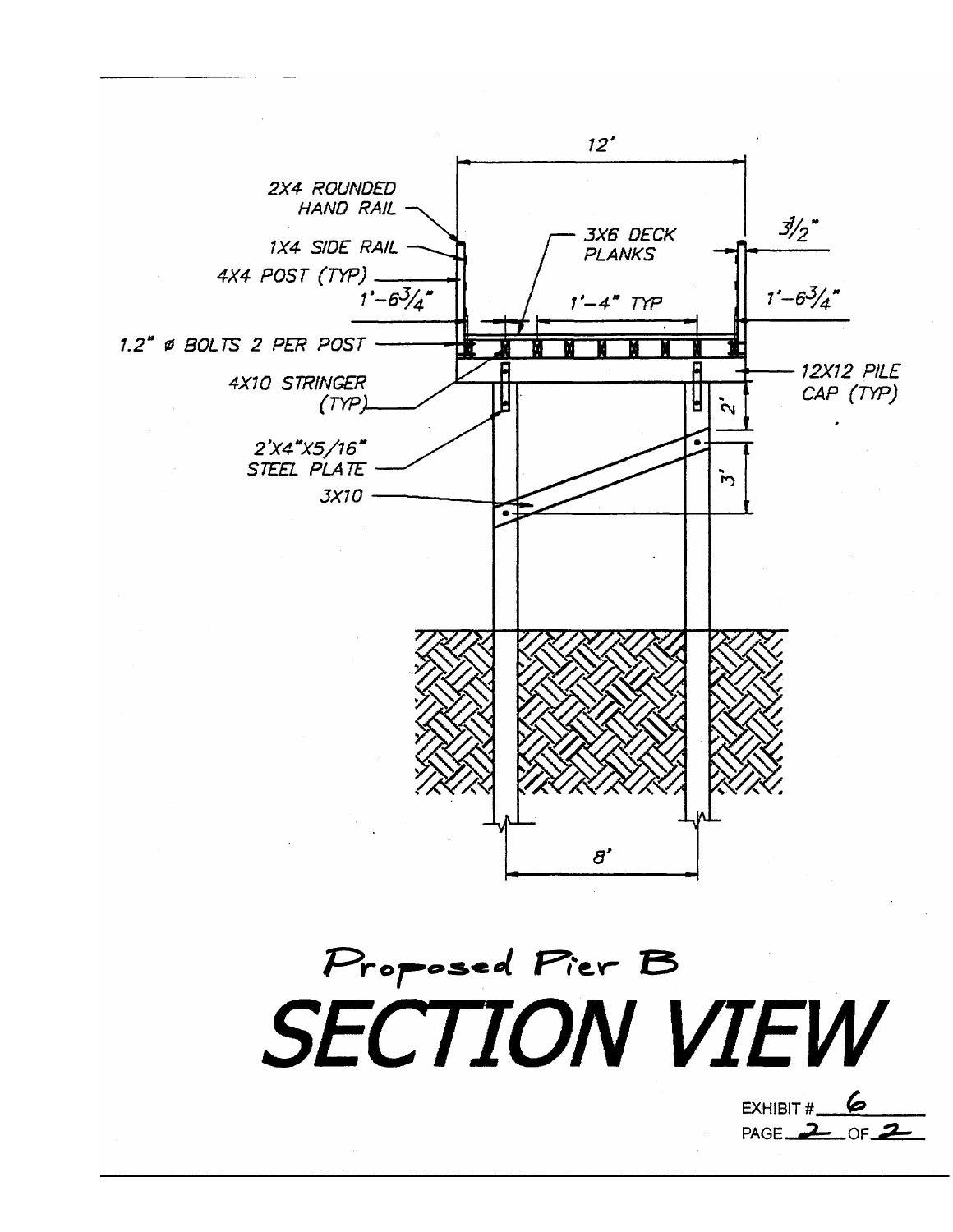**ARNOLD SCHWARZENEGGER, Governor** 

busing and South Coast Re

CALIFORNIA *COASTAL COMMISSION* 

**FEE** 

9.2007



4

# State of California - The Resources Agency

DEPARTMENT OF FISH AND GAME

http://www.dfg.ca.gov 4665 Lampson Avenue, Ste. C Los Alamitos, CA 90720 (562) 342-7108

February 5, 2007

**Charles Posner Coastal Program Analyst California Coastal Commission** 200 Oceangate, Suite 1000 Long Beach, CA 90802

Re: Camp Emerald Bay Boy Scout Pier Facility

Dear Mr. Posner:

Department of Fish and Game (Department) staff were recently contacted by Mr. Greg Schem, Harbor Real Estate Group, concerning the Boy Scouts of America pier project at Camp Emerald Bay near Two Harbors on Santa Catalina Island, Los Angeles County, California, Coastal Development Permit (CDP) Application No. 5-06-412. The proposed project would remove the existing pier facility (a main pier, one secondary pier, three gangways, and five floating docks) and construct a new pier facility. The new structure would consist of an Lshaped 12 foot by 150-foot long swimming pier, a 20 foot by 20 foot floating platform, an L-shaped 15 foot by 180 -foot long docking pier, a U-shaped 12 foot by 150 foot floating dock, a 20 foot by 80 foot landing barge, and three gangways. The new facility would be 3,500 square feet larger than the old facility. Construction would involve placement of 61 14-inch diameter timber piles. The piles would either be treated Douglas fir wrapped in plastic or untreated hardwood piles. An October 16, 2006, biological survey did not find any eelgrass habitat (Zostera marina) or Caulerpa taxifolia within the project vicinity. We have the following comments concerning the proposed project.

The Department has a position of not approving the placement of creosotetreated wood products (e.g., pilings) in waters of the State. The compounds of greatest concern in creosote treated pilings and other wood products are polynuclear aromatic hydrocarbons (PAHs), which have been shown to leach into the aquatic environment. Exposure to elevated levels of PAHs is deleterious to marine life and, as such, is of concern to the Department. However, it is our understanding that the wrapped piles or other wooden elements will not be treated with creosote.

The Department is also concerned about any increased artificial night lighting that may be associated with the new pier facility. Artificial lighting generally threatens wildlife by disrupting biological rhythms and otherwise interfering with

Conserving California's Wildlife Since 1870

**COASTAL COMMISSION**  $5 - 06 - 412$ EXHIBIT #  $Z$ PAGE<sub>1</sub>